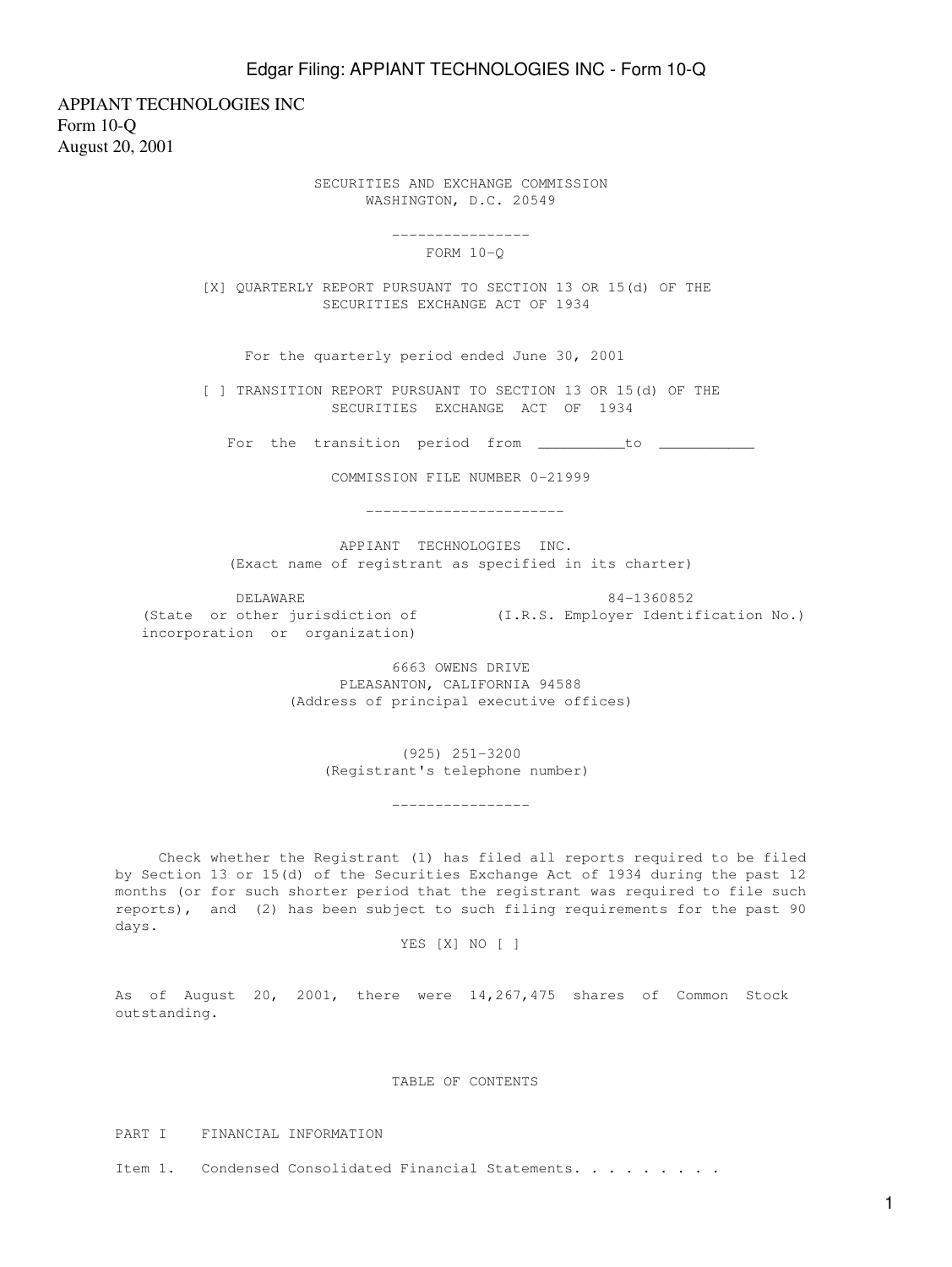|         | Condensed Consolidated Balance Sheets at June 30, 2001                                                        | $\overline{\phantom{a}}$ 3 |
|---------|---------------------------------------------------------------------------------------------------------------|----------------------------|
|         | Condensed Consolidated Statements of Operations and<br>Comprehensive Loss for the three and nine months ended | $\overline{4}$             |
|         | Condensed Consolidated Statements of Cash Flows for the<br>nine months ended June 30, 2001 and 2000 5         |                            |
|         | Notes to Condensed Consolidated Financial Statements 7                                                        |                            |
| Item 2. | Management's Discussion and Analysis of Financial<br>Condition and Results of Operations 21                   |                            |
|         | Item 3. Quantitative and Qualitative Disclosures about Market                                                 |                            |
|         |                                                                                                               |                            |
|         |                                                                                                               |                            |
| Item 2. | Changes in Securities and Use of Proceeds. 43                                                                 |                            |
|         | Item 4. Submission of Matters to a Vote of Security Holders. 46                                               |                            |
|         | Item 6. Exhibits and Reports on Form $8-K$ 47                                                                 |                            |

2

PART I. FINANCIAL STATEMENTS

ITEM 1. Condensed Consolidated Financial Statements

### APPIANT TECHNOLOGIES INC. AND SUBSIDIARIES

CONDENSED CONSOLIDATED BALANCE SHEETS

|                                                     | June 30,<br>2001<br>(unaudited) | September 30,<br>2000     |
|-----------------------------------------------------|---------------------------------|---------------------------|
|                                                     |                                 |                           |
| ASSETS                                              |                                 |                           |
| CURRENT ASSETS                                      |                                 |                           |
| Cash and cash equivalents. \$                       | 3,977,000                       | $\mathsf{S}$<br>5,603,000 |
| Restricted cash.                                    | 113,000                         | 116,000                   |
| Accounts receivable, net of allowance for           |                                 |                           |
| doubtful accounts of $$344,000$ and $$402,000$      | 3,368,000                       | 3,907,000                 |
|                                                     | 160,000                         | 550,000                   |
| Equipment at customers under integration $\ldots$ . | 1,368,000                       | 1,708,000                 |
| Prepaid expenses and other                          | 625,000                         | 313,000                   |
|                                                     |                                 |                           |
| TOTAL CURRENT ASSETS.                               | 9,611,000                       | 12,197,000                |
| Property and equipment, net.                        | 5,924,000                       | 3,395,000                 |
| Capitalized software, net.                          | 23,494,000                      | 18,366,000                |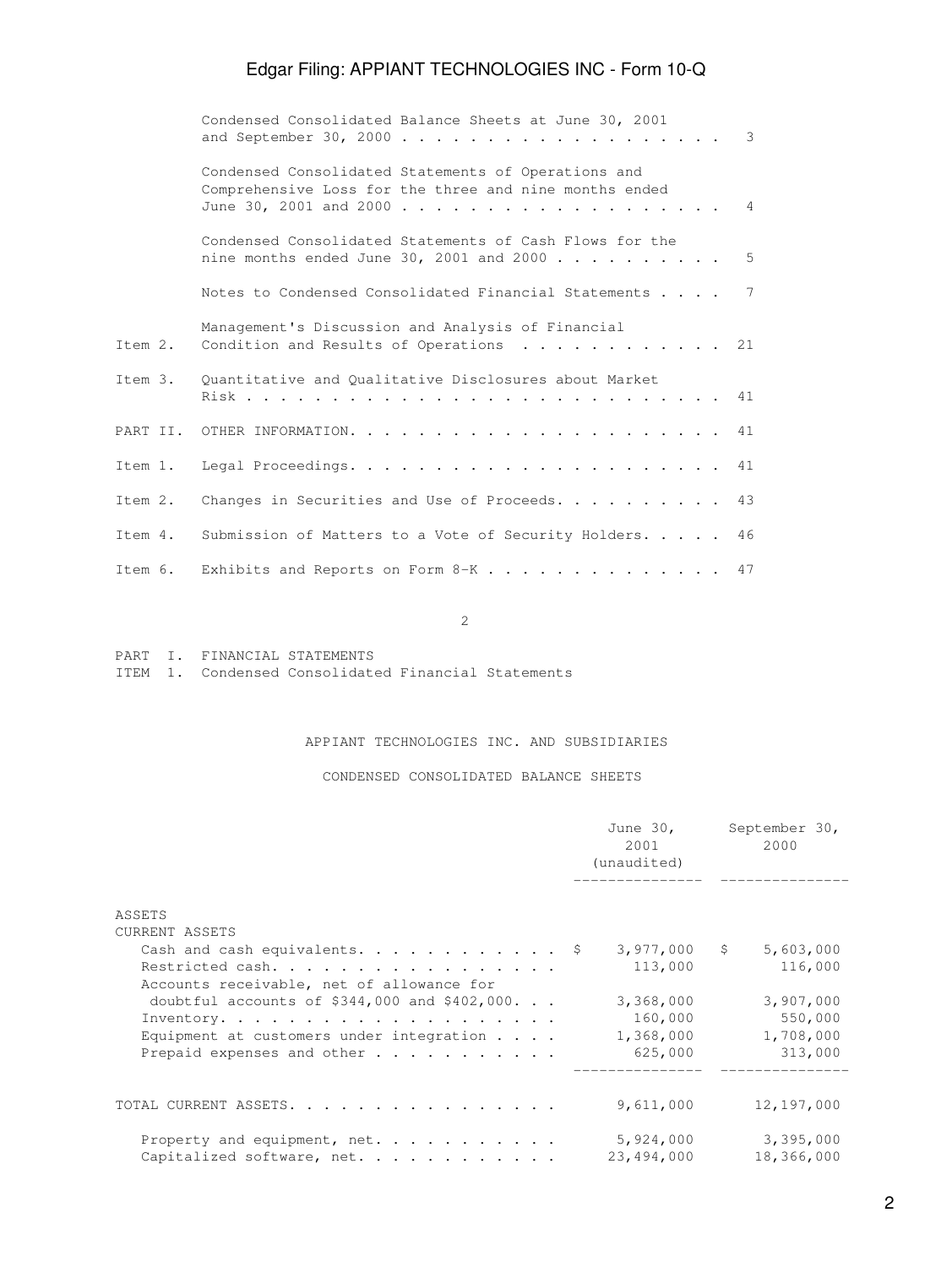| Goodwill and other intangible assets, net.<br>Other assets                                                                                                                                                                                                   | 11, 111, 000<br>1,971,000                                                                    | 2,443,000<br>2,384,000                                                                    |
|--------------------------------------------------------------------------------------------------------------------------------------------------------------------------------------------------------------------------------------------------------------|----------------------------------------------------------------------------------------------|-------------------------------------------------------------------------------------------|
| TOTAL ASSETS. .                                                                                                                                                                                                                                              | 52, 111, 000<br>\$.                                                                          | 38,785,000<br>\$                                                                          |
| LIABILITIES, REDEEMABLE CONVERTIBLE PREFERRED<br>STOCK AND STOCKHOLDERS' EQUITY<br>CURRENT LIABILITIES                                                                                                                                                       |                                                                                              |                                                                                           |
| Lines of credit.<br>Accounts payable<br>Accrued liabilities.<br>Deferred revenue<br>Income tax payable<br>Advances for preferred stock<br>Accrued liability related to warrants.<br>Convertible notes payable.<br>Capital lease obligations, current portion | \$<br>11,907,000<br>3,889,000<br>2,179,000<br>285,000<br>2,402,000<br>5,771,000<br>5,612,000 | 343,000<br>\$<br>5,269,000<br>2,478,000<br>2,919,000<br>280,000<br>3,500,000<br>3,072,000 |
| TOTAL CURRENT LIABILITIES<br>Capital lease obligations, net of<br>current portion                                                                                                                                                                            | 32,045,000<br>4,435,000                                                                      | 17,861,000<br>4,717,000                                                                   |
| TOTAL LIABILITIES                                                                                                                                                                                                                                            | 36,480,000                                                                                   | 22,578,000                                                                                |
| REDEEMABLE CONVERTIBLE PREFERRED STOCK.                                                                                                                                                                                                                      | 253,000                                                                                      |                                                                                           |
| STOCKHOLDERS' EQUITY<br>Common stock<br>Additional paid-in capital<br>Unearned stock-based compensation.<br>Accumulated deficit.<br>Accumulated other comprehensive loss                                                                                     | 157,000<br>80,039,000<br>(288, 000)<br>(63, 904, 000)<br>(626, 000)                          | 123,000<br>49,261,000<br>(2, 012, 000)<br>(30, 809, 000)<br>(356, 000)                    |
| TOTAL STOCKHOLDERS' EQUITY                                                                                                                                                                                                                                   | 15,378,000                                                                                   | 16,207,000                                                                                |
| TOTAL LIABILITIES, REDEEMABLE CONVERTIBLE PREFERRED<br>STOCK AND STOCKHOLDERS' EQUITY                                                                                                                                                                        | 52, 111, 000<br>S                                                                            | \$38,785,000                                                                              |

See notes to condensed consolidated financial statements.

 $\sim$  3

 APPIANT TECHNOLOGIES INC. AND SUBSIDIARIES

### CONDENSED CONSOLIDATED STATEMENTS OF OPERATIONS AND COMPREHENSIVE LOSS (UNAUDITED)

| Three Months Ended   | Nine Months Ended |
|----------------------|-------------------|
| June 30,             | June 30,          |
| 2000<br>2001<br>2001 | 2000              |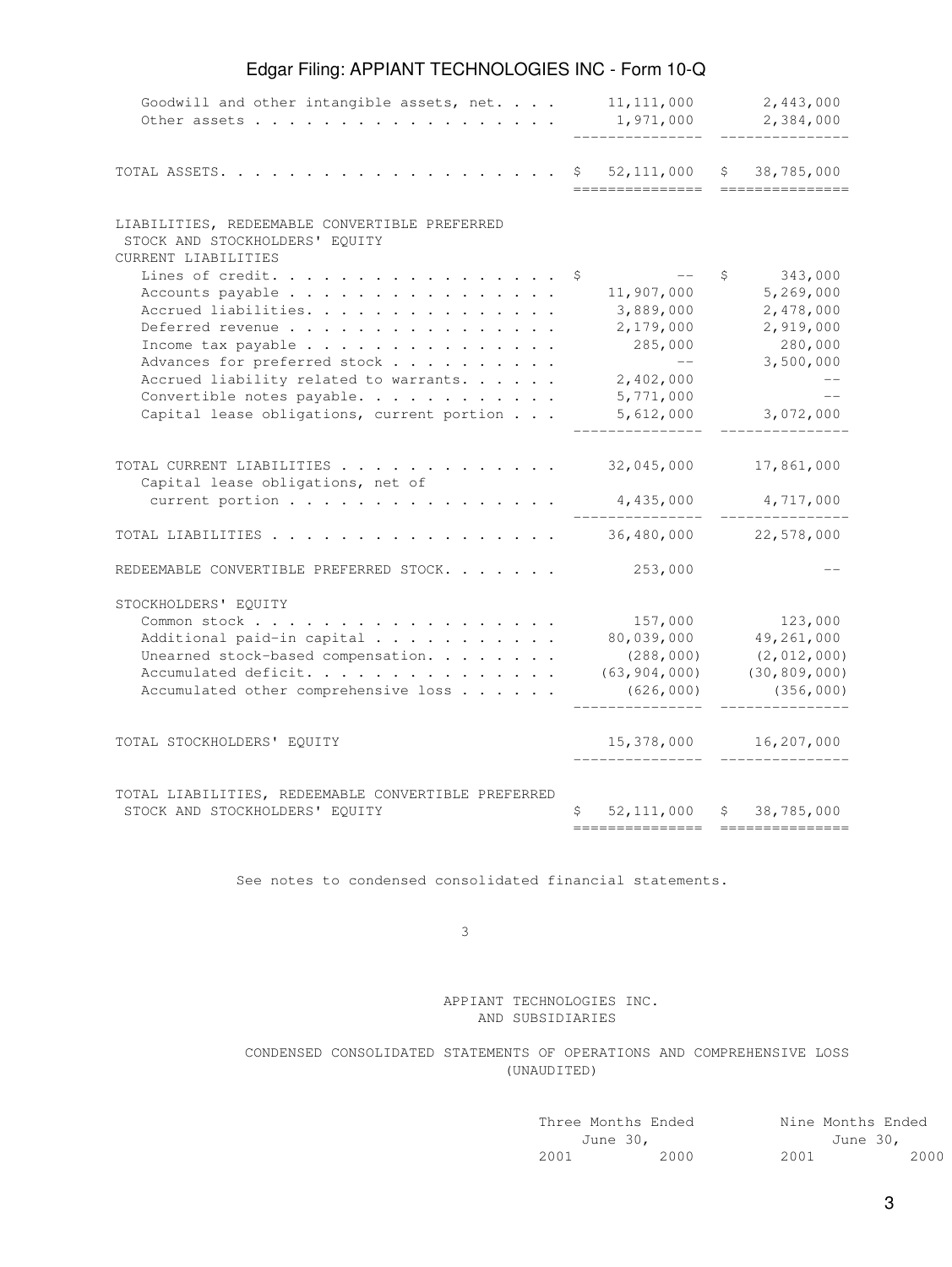------------- ------------ ------------- ------------

| NET REVENUES:<br>Products and integration services. \$ 1,852,000<br>Other services                | 4,272,000                          | \$1,132,000<br>3,142,000             | \$5,236,000<br>13,503,000                                            | \$10,347,0<br>11, 269, 0        |
|---------------------------------------------------------------------------------------------------|------------------------------------|--------------------------------------|----------------------------------------------------------------------|---------------------------------|
| TOTAL NET REVENUES<br>Cost of revenues:                                                           | 6,124,000                          | 4,274,000                            | 18,739,000                                                           | 21,616,0                        |
| Products and integration services.<br>Other services                                              | 1,609,000<br>3,950,000             | 1,190,000<br>1,905,000               | 4,790,000<br>10,204,000                                              | 7,181,0<br>7,477,0              |
| TOTAL COST OF REVENUES                                                                            | 5,559,000                          | 3,095,000                            | 14,994,000                                                           | 14,658,0                        |
| GROSS PROFIT                                                                                      | 565,000                            | 1,179,000                            | 3,745,000                                                            | 6,958,0                         |
| OPERATING EXPENSES<br>Selling, general and administrative.<br>Research and development            | 3,746,000<br>965,000               | 2,497,000<br>36,000                  | 13,766,000<br>2,175,000                                              | 9,255,0<br>134,0                |
| Amortization of goodwill and other<br>intangibles.<br>Impairment of equipment and capitalized     | 558,000                            | 159,000                              | 960,000                                                              | 478,0                           |
| software                                                                                          | 3,699,000                          |                                      | 3,699,000                                                            |                                 |
| TOTAL OPERATING EXPENSES                                                                          | 8,968,000                          | 2,692,000                            | 20,600,000                                                           | 9,867,0                         |
| LOSS FROM OPERATIONS<br>OTHER INCOME (EXPENSE)                                                    | (8, 403, 000)                      | (1, 513, 000)                        | (16, 855, 000)                                                       | (2, 909, 0                      |
| Interest income.<br>Interest expense<br>Other.                                                    | 39,000<br>(7, 576, 000)<br>417,000 | 45,000<br>(1, 837, 000)<br>(167,000) | 219,000<br>(8, 929, 000)<br>376,000                                  | 159,0<br>(2, 122, 0)<br>(169, 0 |
| Total other expense<br>Loss from operations before<br>income tax                                  | (7, 120, 000)<br>(15, 523, 000)    | (1, 959, 000)<br>(3, 472, 000)       | (8, 334, 000)<br>(25, 189, 000)                                      | (2, 132, 0)<br>(5, 041, 0       |
| Provision for income tax                                                                          | 54,000                             | 147,000                              | 280,000                                                              | 271,0                           |
| NET LOSS<br>Preferred dividends.                                                                  | (15, 577, 000)                     | (3, 619, 000)                        | (25, 469, 000)<br>(7, 626, 000)                                      | (5, 312, 0<br>(2, 0)            |
| NET LOSS AVAILABLE TO COMMON STOCKHOLDERS. \$(15,577,000) \$(3,619,000) \$(33,095,000) \$(5,314,0 |                                    |                                      |                                                                      |                                 |
| BASIC AND DILUTED NET LOSS PER COMMON<br>SHARE                                                    | \$                                 |                                      | $(1.05)$ \$ $(0.33)$ \$ $(2.42)$ \$ $(0.105)$                        |                                 |
| SHARES USED IN PER SHARE CALCUATIONS -<br>BASIC AND DILUTED                                       |                                    |                                      | 14,854,000 10,834,000 13,684,000 9,900,0                             |                                 |
| COMPREHENSIVE LOSS<br>Net loss                                                                    |                                    |                                      | $$(15, 577, 000)$ $$(3, 619, 000)$ $$(25, 469, 000)$ $$(5, 312, 0)$  |                                 |
| Other comprehensive (loss)<br>Translation (loss)                                                  |                                    |                                      | $(11, 000)$ $(30, 000)$ $(74, 000)$                                  | (28, 0)                         |
| COMPREHENSIVE LOSS                                                                                |                                    |                                      | $$(15, 588, 000)$ $$(3, 649, 000)$ $$(25, 543, 000)$ $$(5, 340, 00)$ |                                 |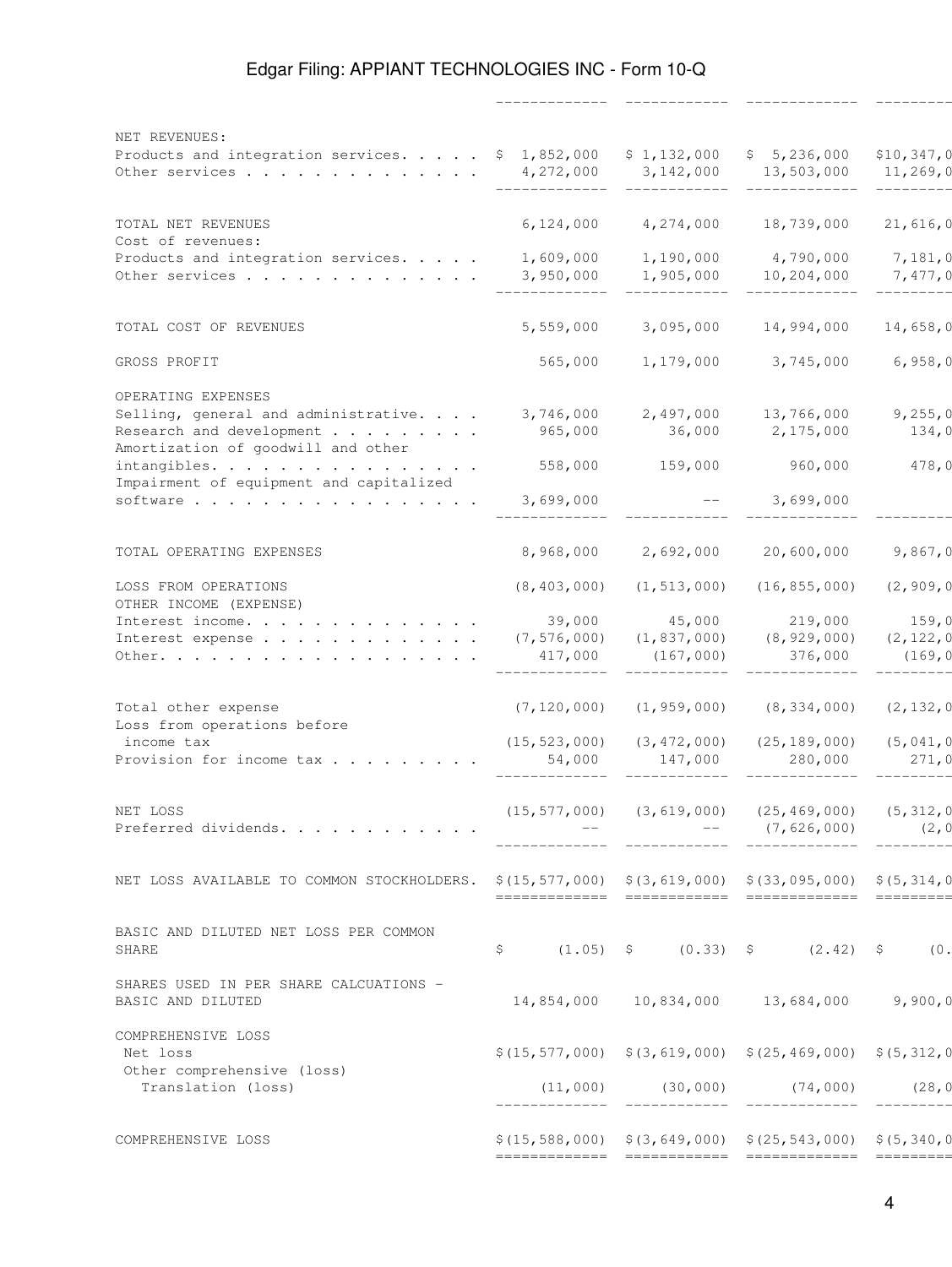See notes to condensed consolidated financial statements.

4

#### APPIANT TECHNOLOGIES INC. AND SUBSIDIARIES CONDENSED CONSOLIDATED STATEMENTS OF CASH FLOWS (unaudited)

| 2001 000<br>2000<br>Adjustments to reconcile net loss to net cash provided by<br>(used in) operating activities:<br>Provision for (reduction in) doubtful accounts.<br>(59,000)<br>(167,000)<br>380,000<br>1,755,000<br>960,000<br>478,000<br>$--$<br>Gain on sale of fixed assets.<br>1,000<br>$---$<br>Gain on cancellation of equipment lease<br>(157,000)<br>Impairment of equipment and capitalized software.<br>3,699,000<br>$(2, 015, 000)$ 1,814,000<br>Deemed interest expense related to notes payable convertible<br>190,000<br>Deemed interest expense related to notes payable to related<br>Party convertible at a discount.<br>47,000<br>1,274,000<br>Amortization of discount on notes payable to related<br>950,000<br>Cost of additional warrants issued to related party $\ldots$ .<br>3,799,000<br>$- -$<br>Amortization of discount on notes payable<br>171,000<br>1,596,000<br>Amortization of issuance costs on notes payable $\ldots$<br>17,000<br>Remeasurement of warrant due to registration requirement.<br>1,120,000<br>$---$<br>Changes in operating assets and liabilities:<br>1,121,000<br>2,351,000<br>Inventory and equipment at customers under integration.<br>729,000<br>(880, 000)<br>Prepaid expenses and other.<br>(812,000)<br>(91,000)<br>(337,000)<br>(135,000)<br>5,000<br>214,000<br>3,491,000<br>(767,000)<br>Accounts payable and other current liabilities.<br>Accrued liability related to warrants<br>2,402,000<br>(741,000)<br>761,000<br>_____________<br>___________<br>CASH PROVIDED BY (USED IN) OPERATING ACTIVITIES $\ldots$ ,  (7,907,000)<br>290,000<br>CASH FLOWS FROM INVESTING ACTIVITIES<br>70,000<br>3,000<br>Proceeds on sale of property and equipment.<br>$ -$<br>17,000<br>Cash acquired in connection with purchase of Trimark, Inc<br>45,000<br>$--$<br>Cash acquired in connection with purchase of Quaartz Inc.<br>22,000<br>$\qquad -$<br>Acquired software assets.<br>(2,000,000)<br>Capitalization of software development costs. $\ldots$<br>(2, 198, 000)<br>(354, 000) |                                     | Nine Months Ended<br>June $30l$<br>_______________________ |  |
|------------------------------------------------------------------------------------------------------------------------------------------------------------------------------------------------------------------------------------------------------------------------------------------------------------------------------------------------------------------------------------------------------------------------------------------------------------------------------------------------------------------------------------------------------------------------------------------------------------------------------------------------------------------------------------------------------------------------------------------------------------------------------------------------------------------------------------------------------------------------------------------------------------------------------------------------------------------------------------------------------------------------------------------------------------------------------------------------------------------------------------------------------------------------------------------------------------------------------------------------------------------------------------------------------------------------------------------------------------------------------------------------------------------------------------------------------------------------------------------------------------------------------------------------------------------------------------------------------------------------------------------------------------------------------------------------------------------------------------------------------------------------------------------------------------------------------------------------------------------------------------------------------------------------------------------------------------------------------------------------------------------------------------------------------|-------------------------------------|------------------------------------------------------------|--|
|                                                                                                                                                                                                                                                                                                                                                                                                                                                                                                                                                                                                                                                                                                                                                                                                                                                                                                                                                                                                                                                                                                                                                                                                                                                                                                                                                                                                                                                                                                                                                                                                                                                                                                                                                                                                                                                                                                                                                                                                                                                      |                                     |                                                            |  |
|                                                                                                                                                                                                                                                                                                                                                                                                                                                                                                                                                                                                                                                                                                                                                                                                                                                                                                                                                                                                                                                                                                                                                                                                                                                                                                                                                                                                                                                                                                                                                                                                                                                                                                                                                                                                                                                                                                                                                                                                                                                      | CASH FLOWS FROM OPERATING ACTIVITES |                                                            |  |
|                                                                                                                                                                                                                                                                                                                                                                                                                                                                                                                                                                                                                                                                                                                                                                                                                                                                                                                                                                                                                                                                                                                                                                                                                                                                                                                                                                                                                                                                                                                                                                                                                                                                                                                                                                                                                                                                                                                                                                                                                                                      |                                     |                                                            |  |
|                                                                                                                                                                                                                                                                                                                                                                                                                                                                                                                                                                                                                                                                                                                                                                                                                                                                                                                                                                                                                                                                                                                                                                                                                                                                                                                                                                                                                                                                                                                                                                                                                                                                                                                                                                                                                                                                                                                                                                                                                                                      |                                     |                                                            |  |
|                                                                                                                                                                                                                                                                                                                                                                                                                                                                                                                                                                                                                                                                                                                                                                                                                                                                                                                                                                                                                                                                                                                                                                                                                                                                                                                                                                                                                                                                                                                                                                                                                                                                                                                                                                                                                                                                                                                                                                                                                                                      |                                     |                                                            |  |
|                                                                                                                                                                                                                                                                                                                                                                                                                                                                                                                                                                                                                                                                                                                                                                                                                                                                                                                                                                                                                                                                                                                                                                                                                                                                                                                                                                                                                                                                                                                                                                                                                                                                                                                                                                                                                                                                                                                                                                                                                                                      |                                     |                                                            |  |
|                                                                                                                                                                                                                                                                                                                                                                                                                                                                                                                                                                                                                                                                                                                                                                                                                                                                                                                                                                                                                                                                                                                                                                                                                                                                                                                                                                                                                                                                                                                                                                                                                                                                                                                                                                                                                                                                                                                                                                                                                                                      |                                     |                                                            |  |
|                                                                                                                                                                                                                                                                                                                                                                                                                                                                                                                                                                                                                                                                                                                                                                                                                                                                                                                                                                                                                                                                                                                                                                                                                                                                                                                                                                                                                                                                                                                                                                                                                                                                                                                                                                                                                                                                                                                                                                                                                                                      |                                     |                                                            |  |
|                                                                                                                                                                                                                                                                                                                                                                                                                                                                                                                                                                                                                                                                                                                                                                                                                                                                                                                                                                                                                                                                                                                                                                                                                                                                                                                                                                                                                                                                                                                                                                                                                                                                                                                                                                                                                                                                                                                                                                                                                                                      |                                     |                                                            |  |
|                                                                                                                                                                                                                                                                                                                                                                                                                                                                                                                                                                                                                                                                                                                                                                                                                                                                                                                                                                                                                                                                                                                                                                                                                                                                                                                                                                                                                                                                                                                                                                                                                                                                                                                                                                                                                                                                                                                                                                                                                                                      |                                     |                                                            |  |
|                                                                                                                                                                                                                                                                                                                                                                                                                                                                                                                                                                                                                                                                                                                                                                                                                                                                                                                                                                                                                                                                                                                                                                                                                                                                                                                                                                                                                                                                                                                                                                                                                                                                                                                                                                                                                                                                                                                                                                                                                                                      |                                     |                                                            |  |
|                                                                                                                                                                                                                                                                                                                                                                                                                                                                                                                                                                                                                                                                                                                                                                                                                                                                                                                                                                                                                                                                                                                                                                                                                                                                                                                                                                                                                                                                                                                                                                                                                                                                                                                                                                                                                                                                                                                                                                                                                                                      |                                     |                                                            |  |
|                                                                                                                                                                                                                                                                                                                                                                                                                                                                                                                                                                                                                                                                                                                                                                                                                                                                                                                                                                                                                                                                                                                                                                                                                                                                                                                                                                                                                                                                                                                                                                                                                                                                                                                                                                                                                                                                                                                                                                                                                                                      |                                     |                                                            |  |
|                                                                                                                                                                                                                                                                                                                                                                                                                                                                                                                                                                                                                                                                                                                                                                                                                                                                                                                                                                                                                                                                                                                                                                                                                                                                                                                                                                                                                                                                                                                                                                                                                                                                                                                                                                                                                                                                                                                                                                                                                                                      |                                     |                                                            |  |
|                                                                                                                                                                                                                                                                                                                                                                                                                                                                                                                                                                                                                                                                                                                                                                                                                                                                                                                                                                                                                                                                                                                                                                                                                                                                                                                                                                                                                                                                                                                                                                                                                                                                                                                                                                                                                                                                                                                                                                                                                                                      |                                     |                                                            |  |
|                                                                                                                                                                                                                                                                                                                                                                                                                                                                                                                                                                                                                                                                                                                                                                                                                                                                                                                                                                                                                                                                                                                                                                                                                                                                                                                                                                                                                                                                                                                                                                                                                                                                                                                                                                                                                                                                                                                                                                                                                                                      |                                     |                                                            |  |
|                                                                                                                                                                                                                                                                                                                                                                                                                                                                                                                                                                                                                                                                                                                                                                                                                                                                                                                                                                                                                                                                                                                                                                                                                                                                                                                                                                                                                                                                                                                                                                                                                                                                                                                                                                                                                                                                                                                                                                                                                                                      |                                     |                                                            |  |
|                                                                                                                                                                                                                                                                                                                                                                                                                                                                                                                                                                                                                                                                                                                                                                                                                                                                                                                                                                                                                                                                                                                                                                                                                                                                                                                                                                                                                                                                                                                                                                                                                                                                                                                                                                                                                                                                                                                                                                                                                                                      |                                     |                                                            |  |
|                                                                                                                                                                                                                                                                                                                                                                                                                                                                                                                                                                                                                                                                                                                                                                                                                                                                                                                                                                                                                                                                                                                                                                                                                                                                                                                                                                                                                                                                                                                                                                                                                                                                                                                                                                                                                                                                                                                                                                                                                                                      |                                     |                                                            |  |
|                                                                                                                                                                                                                                                                                                                                                                                                                                                                                                                                                                                                                                                                                                                                                                                                                                                                                                                                                                                                                                                                                                                                                                                                                                                                                                                                                                                                                                                                                                                                                                                                                                                                                                                                                                                                                                                                                                                                                                                                                                                      |                                     |                                                            |  |
|                                                                                                                                                                                                                                                                                                                                                                                                                                                                                                                                                                                                                                                                                                                                                                                                                                                                                                                                                                                                                                                                                                                                                                                                                                                                                                                                                                                                                                                                                                                                                                                                                                                                                                                                                                                                                                                                                                                                                                                                                                                      |                                     |                                                            |  |
|                                                                                                                                                                                                                                                                                                                                                                                                                                                                                                                                                                                                                                                                                                                                                                                                                                                                                                                                                                                                                                                                                                                                                                                                                                                                                                                                                                                                                                                                                                                                                                                                                                                                                                                                                                                                                                                                                                                                                                                                                                                      |                                     |                                                            |  |
|                                                                                                                                                                                                                                                                                                                                                                                                                                                                                                                                                                                                                                                                                                                                                                                                                                                                                                                                                                                                                                                                                                                                                                                                                                                                                                                                                                                                                                                                                                                                                                                                                                                                                                                                                                                                                                                                                                                                                                                                                                                      |                                     |                                                            |  |
|                                                                                                                                                                                                                                                                                                                                                                                                                                                                                                                                                                                                                                                                                                                                                                                                                                                                                                                                                                                                                                                                                                                                                                                                                                                                                                                                                                                                                                                                                                                                                                                                                                                                                                                                                                                                                                                                                                                                                                                                                                                      |                                     |                                                            |  |
|                                                                                                                                                                                                                                                                                                                                                                                                                                                                                                                                                                                                                                                                                                                                                                                                                                                                                                                                                                                                                                                                                                                                                                                                                                                                                                                                                                                                                                                                                                                                                                                                                                                                                                                                                                                                                                                                                                                                                                                                                                                      |                                     |                                                            |  |
|                                                                                                                                                                                                                                                                                                                                                                                                                                                                                                                                                                                                                                                                                                                                                                                                                                                                                                                                                                                                                                                                                                                                                                                                                                                                                                                                                                                                                                                                                                                                                                                                                                                                                                                                                                                                                                                                                                                                                                                                                                                      |                                     |                                                            |  |
|                                                                                                                                                                                                                                                                                                                                                                                                                                                                                                                                                                                                                                                                                                                                                                                                                                                                                                                                                                                                                                                                                                                                                                                                                                                                                                                                                                                                                                                                                                                                                                                                                                                                                                                                                                                                                                                                                                                                                                                                                                                      |                                     |                                                            |  |
|                                                                                                                                                                                                                                                                                                                                                                                                                                                                                                                                                                                                                                                                                                                                                                                                                                                                                                                                                                                                                                                                                                                                                                                                                                                                                                                                                                                                                                                                                                                                                                                                                                                                                                                                                                                                                                                                                                                                                                                                                                                      |                                     |                                                            |  |
|                                                                                                                                                                                                                                                                                                                                                                                                                                                                                                                                                                                                                                                                                                                                                                                                                                                                                                                                                                                                                                                                                                                                                                                                                                                                                                                                                                                                                                                                                                                                                                                                                                                                                                                                                                                                                                                                                                                                                                                                                                                      |                                     |                                                            |  |
|                                                                                                                                                                                                                                                                                                                                                                                                                                                                                                                                                                                                                                                                                                                                                                                                                                                                                                                                                                                                                                                                                                                                                                                                                                                                                                                                                                                                                                                                                                                                                                                                                                                                                                                                                                                                                                                                                                                                                                                                                                                      |                                     |                                                            |  |
|                                                                                                                                                                                                                                                                                                                                                                                                                                                                                                                                                                                                                                                                                                                                                                                                                                                                                                                                                                                                                                                                                                                                                                                                                                                                                                                                                                                                                                                                                                                                                                                                                                                                                                                                                                                                                                                                                                                                                                                                                                                      |                                     |                                                            |  |
|                                                                                                                                                                                                                                                                                                                                                                                                                                                                                                                                                                                                                                                                                                                                                                                                                                                                                                                                                                                                                                                                                                                                                                                                                                                                                                                                                                                                                                                                                                                                                                                                                                                                                                                                                                                                                                                                                                                                                                                                                                                      |                                     |                                                            |  |
|                                                                                                                                                                                                                                                                                                                                                                                                                                                                                                                                                                                                                                                                                                                                                                                                                                                                                                                                                                                                                                                                                                                                                                                                                                                                                                                                                                                                                                                                                                                                                                                                                                                                                                                                                                                                                                                                                                                                                                                                                                                      |                                     |                                                            |  |
|                                                                                                                                                                                                                                                                                                                                                                                                                                                                                                                                                                                                                                                                                                                                                                                                                                                                                                                                                                                                                                                                                                                                                                                                                                                                                                                                                                                                                                                                                                                                                                                                                                                                                                                                                                                                                                                                                                                                                                                                                                                      |                                     |                                                            |  |
|                                                                                                                                                                                                                                                                                                                                                                                                                                                                                                                                                                                                                                                                                                                                                                                                                                                                                                                                                                                                                                                                                                                                                                                                                                                                                                                                                                                                                                                                                                                                                                                                                                                                                                                                                                                                                                                                                                                                                                                                                                                      |                                     |                                                            |  |
|                                                                                                                                                                                                                                                                                                                                                                                                                                                                                                                                                                                                                                                                                                                                                                                                                                                                                                                                                                                                                                                                                                                                                                                                                                                                                                                                                                                                                                                                                                                                                                                                                                                                                                                                                                                                                                                                                                                                                                                                                                                      |                                     |                                                            |  |
|                                                                                                                                                                                                                                                                                                                                                                                                                                                                                                                                                                                                                                                                                                                                                                                                                                                                                                                                                                                                                                                                                                                                                                                                                                                                                                                                                                                                                                                                                                                                                                                                                                                                                                                                                                                                                                                                                                                                                                                                                                                      |                                     |                                                            |  |
| Purchase of property and equipment.<br>(1, 582, 000)<br>(727,000)                                                                                                                                                                                                                                                                                                                                                                                                                                                                                                                                                                                                                                                                                                                                                                                                                                                                                                                                                                                                                                                                                                                                                                                                                                                                                                                                                                                                                                                                                                                                                                                                                                                                                                                                                                                                                                                                                                                                                                                    |                                     |                                                            |  |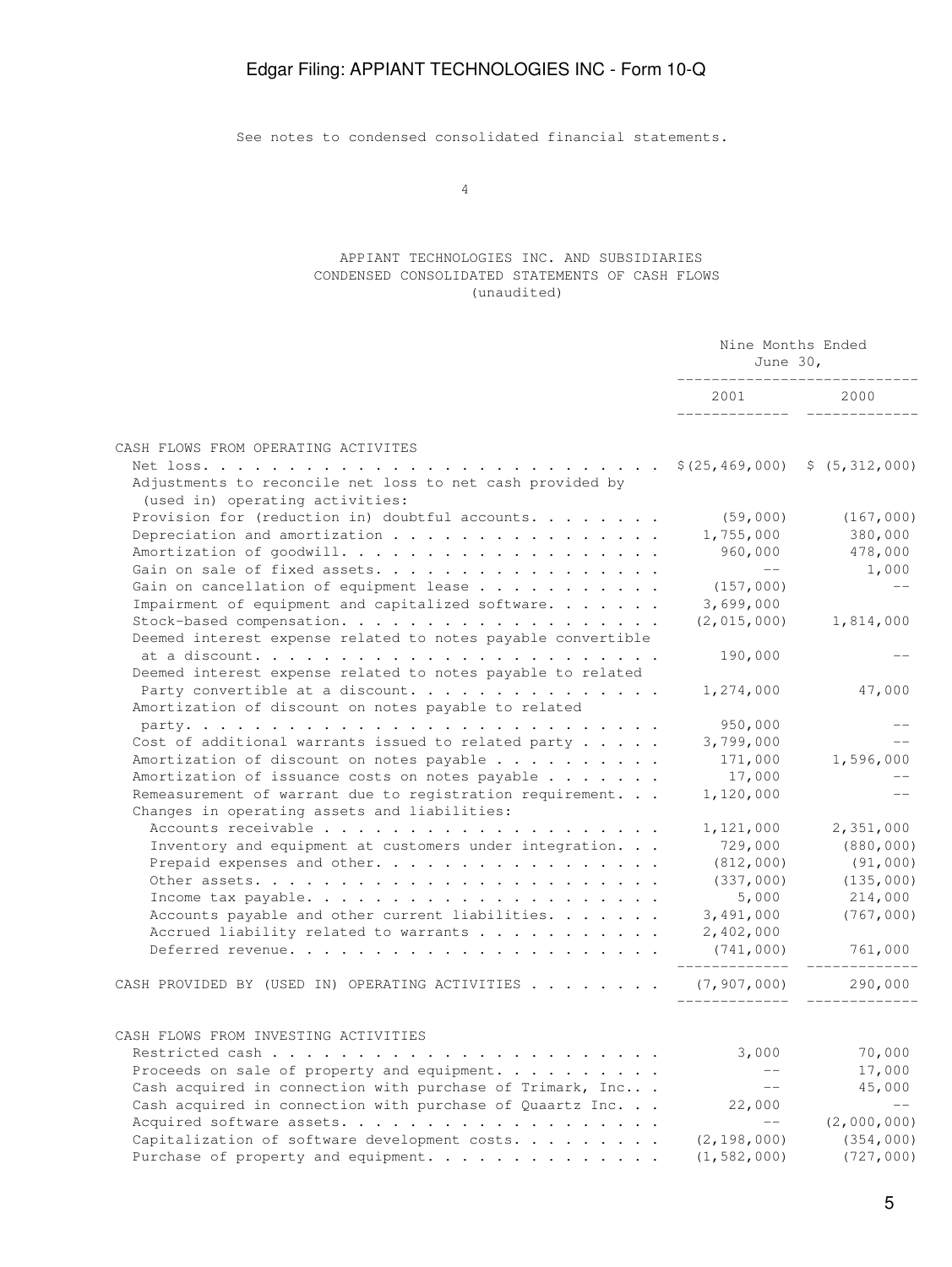| NET CASH USED IN INVESTING ACTIVITIES (3,755,000) (2,949,000)                   |                               |                           |
|---------------------------------------------------------------------------------|-------------------------------|---------------------------|
| CASH FLOWS FROM FINANCING ACTIVITIES                                            |                               |                           |
|                                                                                 | $---$ (791,000)               |                           |
| Borrowings under line of credit                                                 | $--$ 13,673,000               |                           |
| Repayments under line of credit                                                 | $(343,000)$ $(14,213,000)$    |                           |
| Borrowing of notes receivable from related party. $\ldots$                      |                               | $(250, 000)$ --           |
| Repayment of notes receivable from related party. $\ldots$                      |                               | 250,000 297,000           |
| Proceeds from draw on equity line                                               | $1,745,000$ --                |                           |
| Proceeds from notes payable and sale of warrants.                               | 5,100,000                     | <b>Service State</b>      |
| Repayment of note payable to related party. $\cdots$                            |                               | $(100, 000)$ $(150, 000)$ |
| Proceeds from issuance of Series B preferred stock, net of                      |                               |                           |
|                                                                                 | 4,959,000                     |                           |
| Proceeds from issuance of convertible debentures, net of                        |                               |                           |
| issuance costs of \$403,000                                                     |                               | 5,397,000                 |
| Proceeds from warrants and options exercised for common stock 1,746,000 574,000 |                               |                           |
| Principal payments on capital lease (2,798,000) (120,000)                       |                               |                           |
|                                                                                 |                               |                           |
| Principal payment on notes payable.                                             | $---$ (119,000)               |                           |
| NET CASH PROVIDED BY FINANCING ACTIVITIES                                       | 10,309,000 4,548,000          |                           |
|                                                                                 |                               |                           |
| Effect of exchange rate changes on cash                                         | $(273,000)$ 14,000            |                           |
| NET DECREASE IN CASH AND CASH EQUIVALENTS                                       | $(1, 626, 000)$ 1,903,000     |                           |
| CASH AND CASH EQUIVALENTS, BEGINNING OF PERIOD                                  | $$5,603,000$ $$2,329,000$     |                           |
|                                                                                 |                               |                           |
| CASH AND CASH EQUIVALENTS, END OF PERIOD                                        | $$3,977,000$ $$4,232,000$     |                           |
|                                                                                 | ============================= |                           |

See notes to condensed consolidated financial statements.

 $5<sub>5</sub>$ 

### APPIANT TECHNOLOGIES INC. AND SUBSIDIARIES

### CONDENSED CONSOLIDATED STATEMENTS OF CASH FLOWS (unaudited)

| Supplemental disclosures for cash flow information:      |    |                |         |
|----------------------------------------------------------|----|----------------|---------|
| Cash paid during the period for:                         |    |                |         |
| <b>Tnterest</b>                                          | \$ | $647,000$ \$   | 135,000 |
| Income taxes                                             | \$ | $88,950$ \$    | 6,000   |
| NON-CASH TRANSACTIONS:                                   |    |                |         |
| Property and equipment acquired under capital leases     | \$ | $3,654,000$ \$ | 351,000 |
| Accounts payable for purchases of property and equipment | \$ | $2,643,000$ \$ |         |
| Accounts payable written-off for purchases of property   |    |                |         |
| and equipment returned during third quarter $\ldots$     | -Ş | 1,564,000      |         |
| Software assets acquired under capital leases            | Ś  | 563,000 \$     |         |
| Payable for purchases of software asset financed         |    |                |         |
| under capital leases during first quarter                | \$ | $1,503,000$ \$ |         |
| Accounts payable for purchase of software assets         | \$ | 767,000 \$     |         |
| Deemed dividend on beneficial conversion feature of      |    |                |         |
| Series B Preferred Stock                                 | \$ | 7,626,000      |         |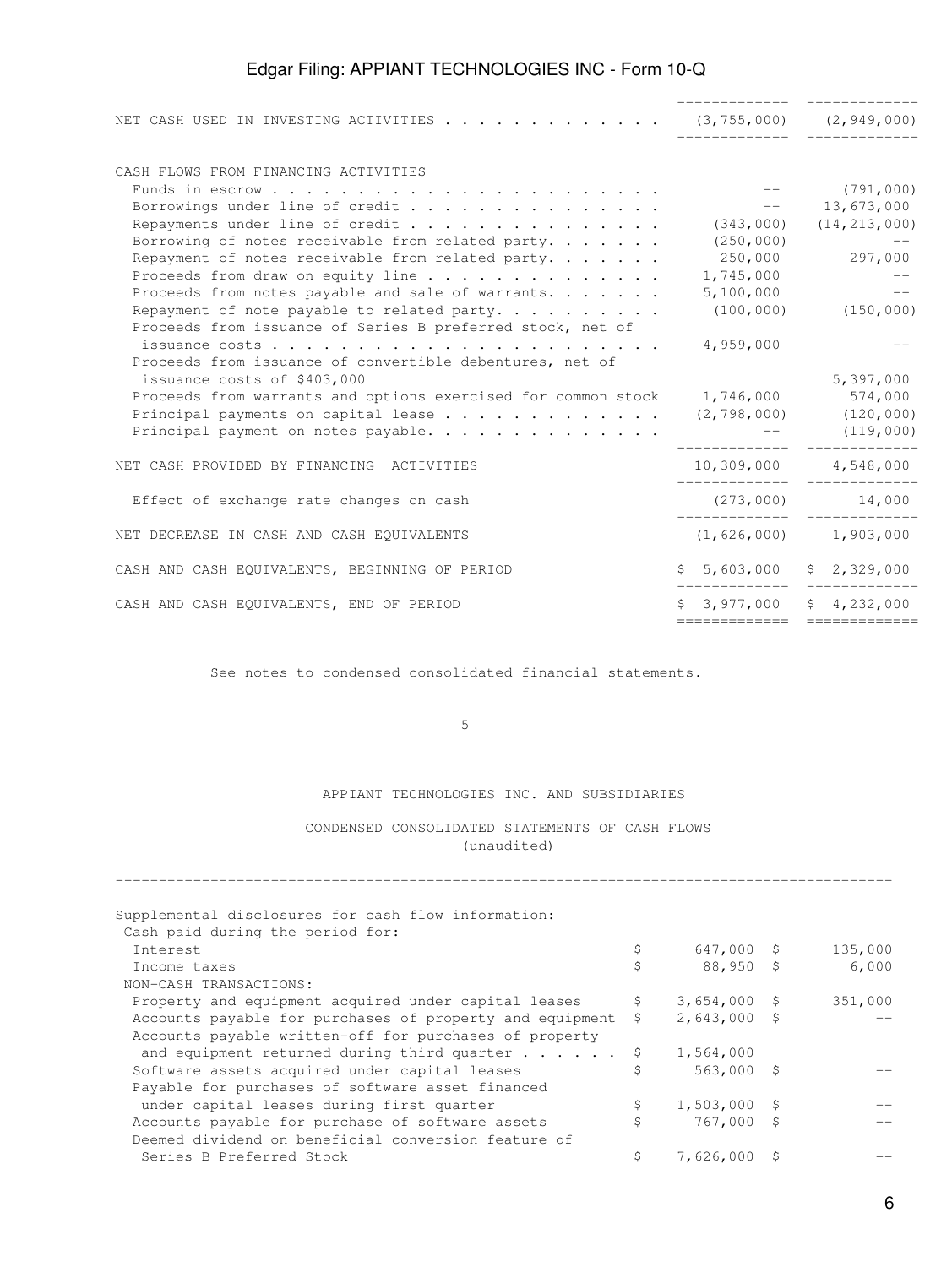| Recognition of beneficial conversion feature on notes    |                      |    |     |
|----------------------------------------------------------|----------------------|----|-----|
| payable                                                  | \$<br>$2,548,000$ \$ |    |     |
| Allocation of proceeds to fair value of warrants         |                      |    |     |
| issued on notes payable                                  | \$<br>$5,330,000$ \$ |    |     |
| Issuance of warrants to strategic partner in conjunction |                      |    |     |
| with convertible debentures \$                           | 546,000              |    |     |
| Issuance of warrants to underwriters in conjunction      |                      |    |     |
| with sale of Series B Preferred Stock                    | \$<br>$1,107,000$ \$ |    |     |
| Modification of warrant exercise price in                |                      |    |     |
| conjunction with sale of Series B Preferred Stock        | \$<br>$1,847,000$ \$ |    |     |
| Issuance of common stock to underwriters in conjunction  |                      |    |     |
| with sale of Series B Preferred Stock                    | \$<br>$573,000$ \$   |    |     |
| Costs of financing on Equity line                        | \$<br>$1,745,000$ \$ |    |     |
| Conversion of Series B Preferred Stock into Common       |                      |    |     |
| Stock                                                    | \$<br>$4,678,000$ \$ |    |     |
| Conversion of advances to Series B Preferred Stock       | \$<br>$3,500,000$ \$ |    | $-$ |
| Issuance of common stock in Quaartz acquisition          | \$<br>8,310,000      | -S |     |
|                                                          |                      |    |     |

See notes to condensed consolidated financial statements.

#### $\sim$  6

#### APPIANT TECHNOLOGIES INC. AND SUBSIDIARIES

#### NOTES TO CONDENSED CONSOLIDATED FINANCIAL STATEMENTS

#### 1. BASIS OF PRESENTATION

The condensed consolidated financial statements included herein have been prepared by the Company, without audit, pursuant to the rules and regulations of the Securities and Exchange Commission ("SEC"). Certain information and footnote disclosures normally included in financial statements prepared in accordance with generally accepted accounting principles have been condensed or omitted pursuant to such rules and regulations. However, the Company believes that the disclosures are adequate to make the information presented not misleading. The balance sheet as of September 30, 2000 is derived from the Company's audited financial statements included in its Form 10-KSB for the fiscal year ended September 30, 2000 but does not include all disclosures required by generally accepted accounting principles in the United States of America. These condensed consolidated financial statements should be read in conjunction with the financial statements and notes thereto included in the Company's Annual Report on Form 10-KSB for the fiscal year ended September 30, 2000.

The unaudited condensed consolidated financial statements included herein reflect all adjustments (which include only normal recurring adjustments)which are, in the opinion of management, necessary to state fairly the results for the interim periods presented. The results of operations for the interim periods presented are not necessarily indicative of the operating results to be expected for any subsequent interim period or for the fiscal year ending September 30, 2001.

The consolidated financial statements include our results as well as the results of our significant operating subsidiaries: NHancement Technologies North America, Inc., doing business as Appiant Technologies North America ("APPIANT NA") and Infotel Technologies (Pte) Ltd ("Infotel").

APPIANT NA revenues were 41% and 58% of consolidated net revenues for the nine months ended June 30, 2001 and 2000. Infotel revenues were 59% and 42% of consolidated net revenues for the nine months ended June 30, 2001 and 2000. No revenues have been recorded through June 30, 2001 from the Company's hosted internet inUnison(TM) unified communication and unified information portal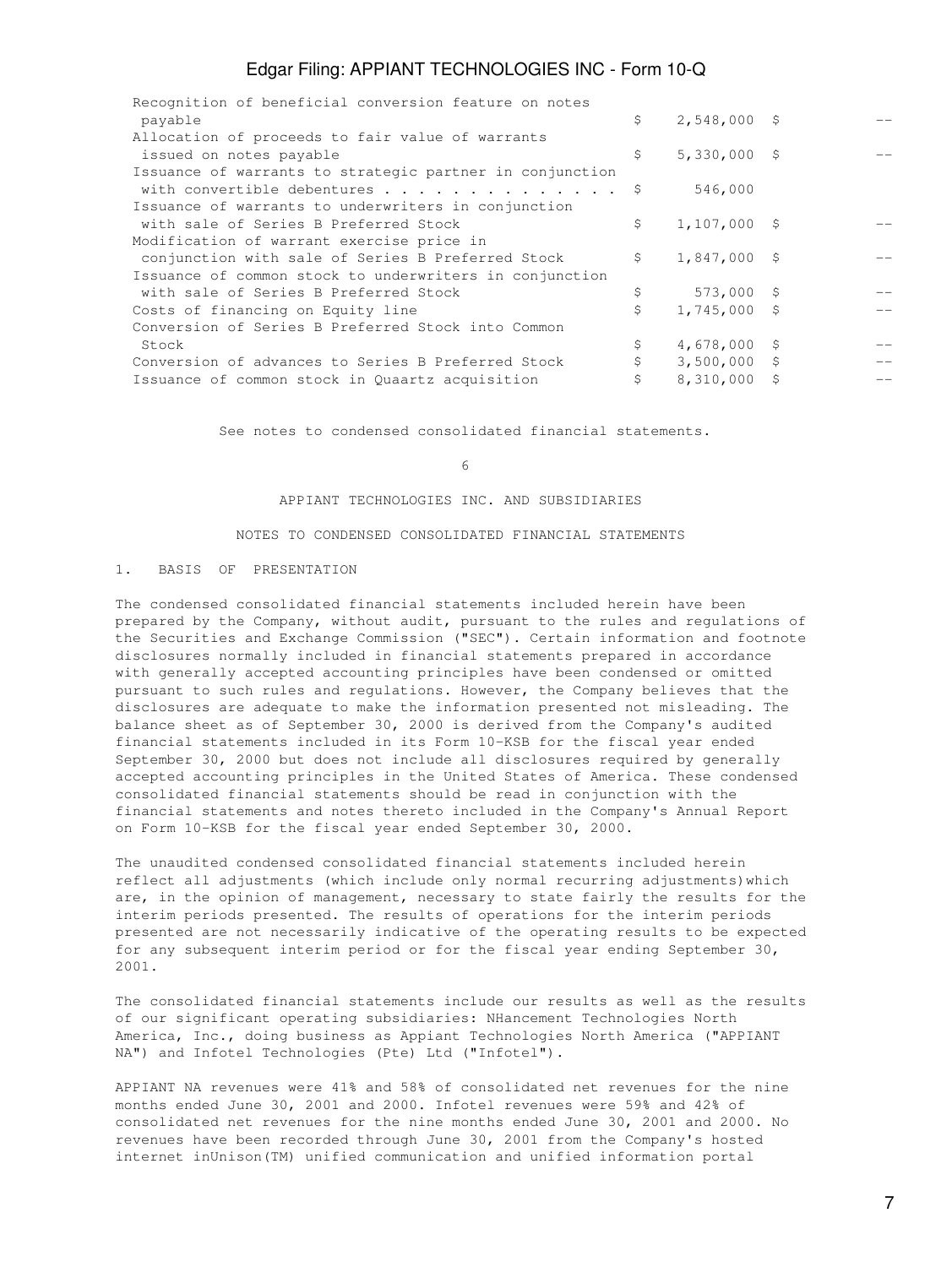services.

#### 2. NET LOSS PER SHARE

Basic net loss per share is computed based on the weighted average number of shares outstanding during the period. Diluted net loss per share is also computed based on the weighted average number of shares outstanding during the period. Diluted net loss per share does not include the weighted average effect of dilutive potential common shares including convertible preferred stock, convertible debentures and options and warrants to purchase common stock in any period presented because the effect is anti-dilutive.

7

The following table presents information necessary to reconcile basic and diluted net loss per common and common equivalent share:

|                                                    | Three Months Ended<br>June 30,                     |                                  | Nine Months<br>June 3                               |  |
|----------------------------------------------------|----------------------------------------------------|----------------------------------|-----------------------------------------------------|--|
|                                                    | 2001                                               | 2000                             | 2001                                                |  |
|                                                    |                                                    |                                  |                                                     |  |
| Net loss                                           |                                                    |                                  | $$(15, 577, 000)$ $$3, 619, 000)$ $$(25, 469, 000)$ |  |
| Preferred stock dividends                          |                                                    |                                  | $---$ (7,626,000)                                   |  |
| Net loss available to common stockholders - basic  | $(15, 577, 000)$ $(53, 619, 000)$ $(33, 095, 000)$ |                                  |                                                     |  |
| Weighted average shares used in net loss per share |                                                    |                                  |                                                     |  |
| - basic and diluted                                |                                                    | 14,854,000 10,834,000 13,684,000 |                                                     |  |
| Anti-dilutive securities:                          |                                                    |                                  |                                                     |  |
| Convertible preferred stock                        | 36,000                                             |                                  | 36,000                                              |  |
| Convertible notes and debentures                   | 2,380,000                                          | and the second control of the    | 2,380,000                                           |  |
| Options and warrants to purchase                   |                                                    |                                  |                                                     |  |
| common stock                                       |                                                    | 8,579,000 3,057,000 8,579,000    |                                                     |  |
| Anti-dilutive securities not included in           |                                                    |                                  |                                                     |  |
| net loss per share calculation                     |                                                    | 10,995,000 3,057,000 10,995,000  |                                                     |  |
|                                                    |                                                    |                                  |                                                     |  |

#### 3. INVENTORY

Inventory consists of systems and system components and is valued at the lower of cost (first-in, first-out method) or market.

#### 4. RECENT ACCOUNTING PRONOUNCEMENTS

In July 2001, the Financial Accounting Standards Board ("FASB") issued Statement of Financial Accounting Standards No. 141 ("SFAS 141"), "Business Combinations." SFAS 141 requires the purchase method of accounting for business combinations initiated after June 30, 2001 and eliminates the pooling-of-interests method. The Company believes that the adoption of SFAS 141 will not have a significant impact on its financial statements.

In July 2001, the FASB issued Statement of Financial Accounting Standards No. 142 ("SFAS 142"), "Goodwill and Other Intangible Assets," which is effective for fiscal years beginning after December 15, 2001. SFAS 142 requires, among other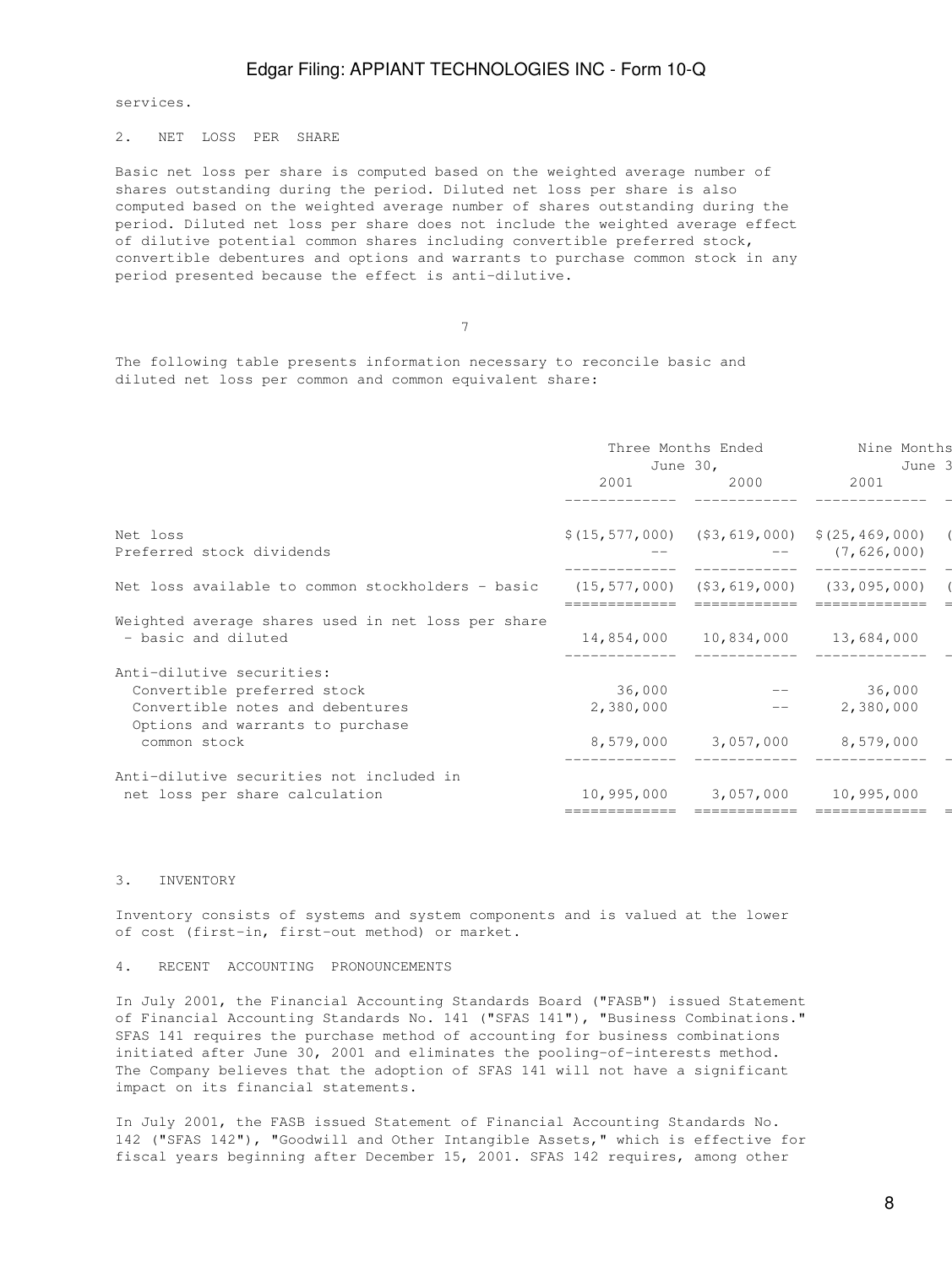things, the discontinuance of goodwill amortization. In addition, the Standard includes provisions upon adoption for the reclassification of certain existing recognized intangibles as goodwill, reassessment of the useful lives of existing recognized intangibles, reclassification of certain intangibles out of previously reported goodwill and testing for impairment of existing goodwill and other intangibles. The Company is currently assessing but has not yet determined the impact of SFAS 142 on its financial position and results of operations.

In December 1999, the SEC issued Staff Accounting Bulletin No. 101 ("SAB 101"), Revenue Recognition in Financial Statements." SAB 101 summarizes certain of the SEC's views in applying generally accepted accounting principles to revenue recognition in financial statements. The Company adopted SAB 101 in the first quarter of fiscal 2001. The adoption of SAB 101 did not have a material effect on the Company's financial position or results of operations.

### 5. ACCOUNTING FOR DERIVATIVE INSTRUMENTS AND HEDGING ACTIVITIES

On October 1, 2000, the Company adopted Statement of Financial Accounting Standards No. 133 ("SFAS 133"), "Accounting for Derivative Instruments and Hedging Activities." SFAS 133 requires that all derivatives be recorded on the balance sheet at fair value. Changes in the fair value of derivatives that do not qualify for hedge treatment, as well as the ineffective portion of a particular hedge, must be recognized currently in earnings.

en andere de la provincia de la provincia de la provincia de la provincia de la provincia de la provincia de<br>En la provincia de la provincia de la provincia de la provincia de la provincia de la provincia de la provinci

The Company has significant international sales transactions generated by it's Singapore subsidiary, Infotel. The Company has used forward exchange contracts to hedge firm purchase commitments that expose the Company to risk as a result of fluctuations in foreign currency exchange rates. Gains and losses of forward exchange contracts that were designated as hedges of firm purchase commitments were deferred in other current liabilities and were included in the measurement of the underlying transaction. Hedge accounting was only applied if the derivative reduced the risk of the underlying hedged item and was designated at inception as a hedge. Derivatives are measured for effectiveness both at inception and on an ongoing basis. There were no exchange contracts outstanding at June 30, 2001.

#### 6. WRITE-OFF OF COMPUTER EQUIPMENT AND SOFTWARE ASSETS

In the nine months ended June 30, 2001, the Company entered into lease financing arrangements with a hardware vendor, under which approximately \$1.3 million related to hardware and related product costs and \$2.5 million related to consulting services were acquired for its first data center in Atlanta, Georgia. The Company relocated its data center to Sunnyvale, California in June 2001 and intends to relocate the hardware and related costs of \$1,500,000 to this location and wrote off the remaining net book value of \$2.5 million related to consulting services for the first data center to operating expenses. The capitalized consulting services related to the installation of the hardware and the Company determined that they had no future value following the relocation. The Company is in discussions with the hardware vendor regarding the balance due under the lease, including revised payment terms and possible forgiveness of a part or all of the lease payments. On June 29, 2001, the Company returned various items of computer equipment and related goods related to the first data center to the vendor for an aggregate purchase price of \$1.6 million. The vendor forgave the balance due under the capital lease of \$1.6 million and the equipment and payable was written off in the three months ended June 30, 2001.

In addition, the Company had capitalized \$1.2 million as part of its software asset related to software and services obtained for billing and provisioning. In June 2001, the Company concluded that other software would be used as the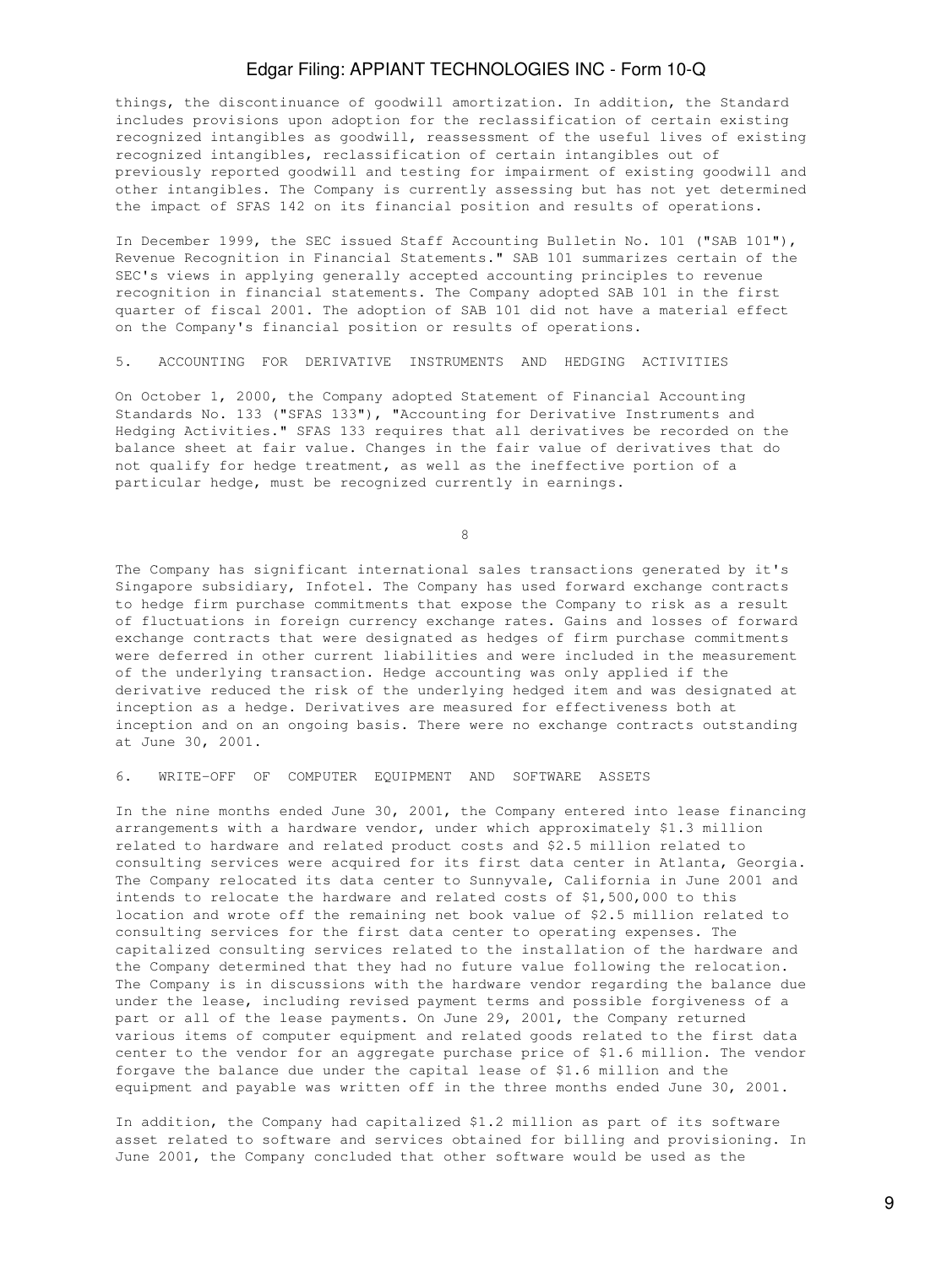primary billing application and that the software did not have any other alternative future use, and therefore, \$1.2 million was written off in the three months ended June 30, 2001. The Company is in discussions with the vendor regarding settlement of the related account payable.

7. COMMITMENTS AND CONTINGENCIES

Operating Leases

The Company leases its principal office facilities pursuant to non-cancelable operating leases in Pleasanton, California, which expires in 2007. Quaartz leases office space in Santa Clara, California pursuant to non-cancelable leases, which expire in 2002 and 2007. NHAN India leases office space that expires in February 2003. Infotel leases office space in Singapore with the lease expiring in December 2002.

Future minimum rental payments under operating leases as of June 30, 2001 are as follows (in thousands):

9

FISCAL YEAR

| 2001       | 503,000<br>S. |
|------------|---------------|
| 2002       | 1,928,000     |
| 2003       | 1,627,000     |
| 2004       | 743,000       |
| 2005       | 345,000       |
| Thereafter | 970,000       |
|            |               |
|            | \$6,116,000   |
|            |               |

#### Capital Leases

In the nine months ended June 30, 2001, the Company entered into additional financing transactions with a hardware vendor, financing approximately \$1.3 million related to hardware and other product costs and \$2.5 million related to consulting services (See Note 6).

The Company also leases computer equipment and other software under capital leases. These leases extend for varying periods through 2004. On July 27, 2001, the Company entered into a settlement and release agreement with a software vendor which the Company has a leasing arrangement for the non-exclusive license of certain software with a remaining balance of \$7.4 million (see Note 14).

Equipment and software under capital leases included in property and equipment and capitalized software are as follows:

|                       |                          | June 30,<br>2001          |   | September 30,<br>2000    |
|-----------------------|--------------------------|---------------------------|---|--------------------------|
| Equipment<br>Software |                          | \$5,107,000<br>10,573,000 | S | 1,047,000<br>10,010,000  |
| Less:                 | accumulated amortization | 15,680,000<br>(975,000)   |   | 11,057,000<br>(144, 000) |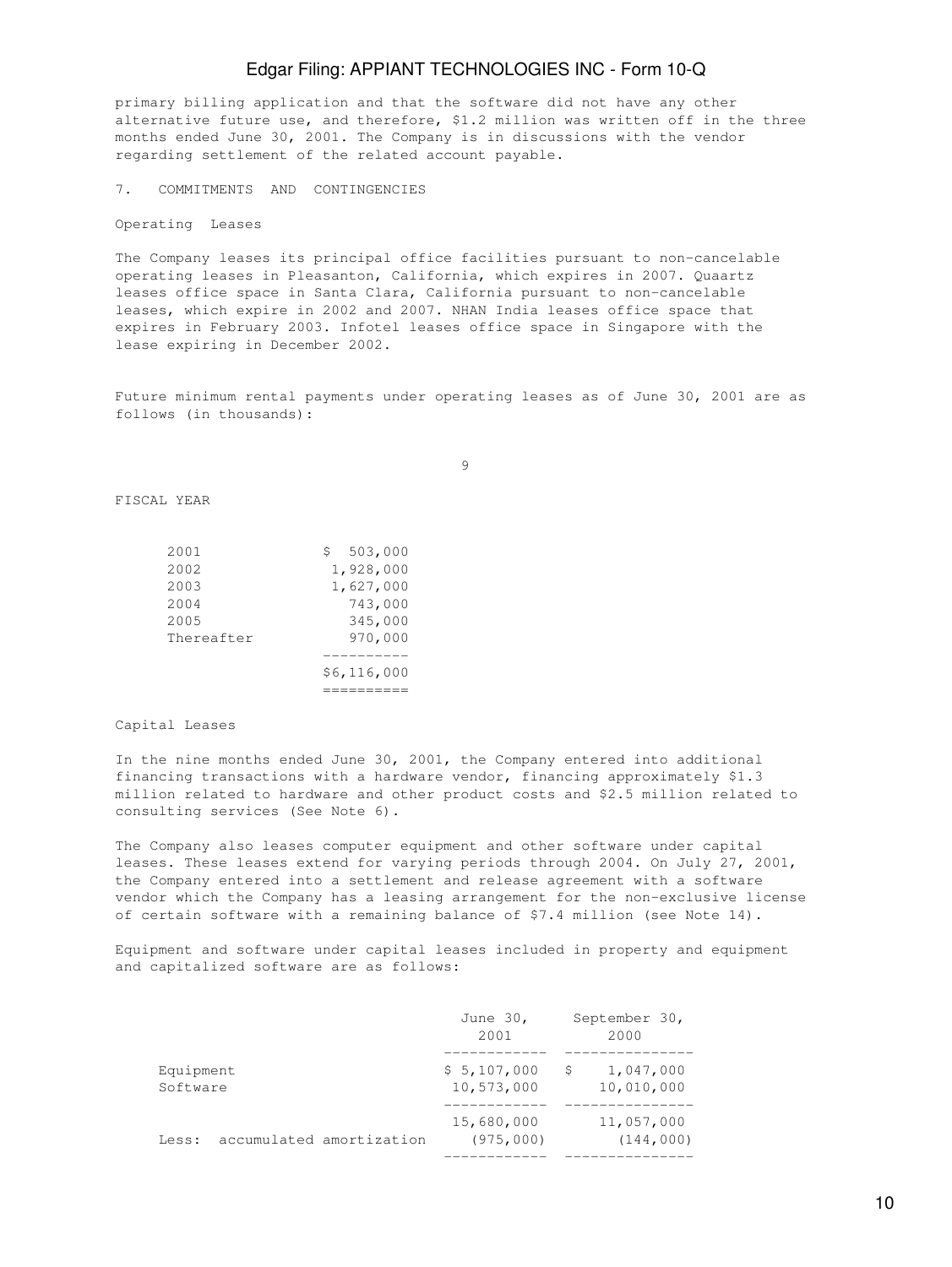\$14,705,000 \$ 10,913,000 ============ ===============

Future capital lease payments are as follows:

FISCAL YEAR

|                                                                        | June 30,<br>2001                                |
|------------------------------------------------------------------------|-------------------------------------------------|
| Remainder of 2001<br>2002<br>2003<br>2004                              | \$2,885,000<br>4,972,000<br>2,697,000<br>31,000 |
| Less amount representing interest                                      | 10,585,000<br>(538, 000)                        |
| Present value of minimum future<br>Payments<br>Less current maturities | 10,047,000<br>5,612,000                         |
|                                                                        | \$4,435,000                                     |

10

#### Contingencies

In January 2001, a software vendor (the "vendor") filed a complaint against Quaartz, a wholly owned subsidiary located in Santa Clara, California (see note 13) for damages for breach of contract in the amount of \$130,000 plus interest and attorneys fees. The vendor alleged that Quaartz breached a software licensing agreement for the vendor's Intellisync software development engine wherein Quaartz failed to make 2 payments totaling \$65,000 each. In March 2001, Quaartz filed a cross complaint for breach of contract in the amount of at least \$70,000 plus interest and attorneys fees. These cross-claims are based on allegations that the software the vendor provided to Quaartz did not include key synchronization features, which the vendor represented to the Quaartz were included in the software. Moreover, Quaartz alleges that the software did not function in accordance with the terms of the licensing agreement. Both parties have answered to each complaint. In addition the parties have agreed to mediate the matter and have agreed upon October 19, 2001 to conduct mediation. The Company has recorded a contingent liability of \$130,000 but has not recorded any contingent assets in relation the cross complaint or any additional costs related to the defense of the claim.

In order to adapt the office space to the Quaartz's requirements, Quaartz vacated Suite 101 at their existing premises and moved to Suite 203 in the same premises. Quaartz did not formally cancel the lease for Suite 101 and is currently in negotiation with the landlord to settle claims for alleged breach of the leasehold agreement. In July 2001, the landlord sent a proposal to Quaartz's management to settle this litigation. This proposal stated an amount due of \$2,580,000. The landlord offered to provide a complete release of all obligations to the lease for the sum of \$559,000. This offer was available until July 12, 2001 and was not accepted by the Company. Quaartz is currently in negotiations with the landlord. The vacant office space has been subleased to another tenant. No amount has been accrued in relation to this contingency.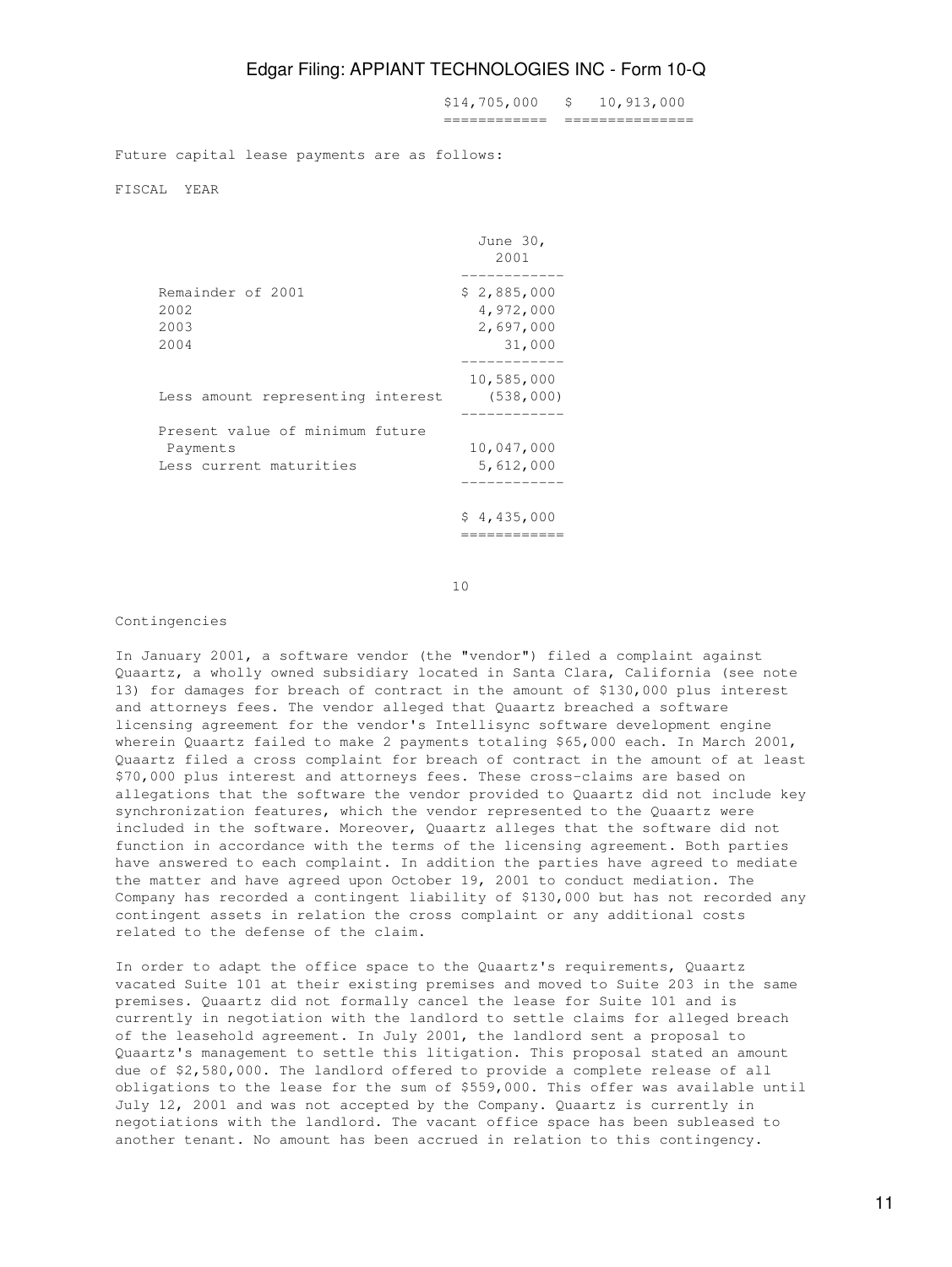In December 2000, a former employee filed suit for wrongful termination in the Superior Court of Alameda County, State of California. The Company believes the suit is without merit and is defending it vigorously. No amount has been accrued in relation to this contingency.

The Company remains in discussions with two former employees who believe they were wrongfully denied severance by the Company. The Company disputes these

11

allegations and has claims regarding the failure of such employees to properly perform their duties and obligations to the Company.

From time to time, we are also involved in other legal actions arising in the ordinary course of business. While management intends to defend vigorously, there can be no assurance that any of these complaints or other third party assertions will be resolved without costly litigation, in a manner that is not adverse to our financial position, results of operations or cash flow. No estimate can be made of the possible loss or possible range of loss associated with the resolution of these contingencies.

On April 24, 2001 a vendor filed suit against the Company in the Superior Court of California, County of San Diego, claiming breach of contract and anticipatory breach of contract. The first cause of action sought a principal sum of \$164,000, alleging that the Company failed to fully pay the vendor for public relations services rendered. The second cause of action sought a principal sum of \$348,000, alleging that the Company failed to pay the vendor for marketing and advertising services rendered. The final cause of action claimed a principal sum of \$93,000, alleging that the Company did not provide the requisite advance notice for termination of both the Public Relations Agreement and Marketing Agreement. During the third fiscal quarter of 2001, the Company has settled the suit with the vendor for \$380,000. The Company had previously established an accrual of \$300,000 for this contingency and recorded an additional accrual of \$80,000 in the three month period ended June 30, 2001.

#### 8. CONVERTIBLE NOTES PAYABLE

In 2000, the Company instituted arbitration proceedings against one of our customers for breach of contract totaling approximately \$610,000, of which the customer had paid us approximately \$276,000. In the three month period ended June 30, of 2001, the Company settled with the customer for \$164,000. The Company will recognize revenue for the settled amount when cash is received.

#### Convertible Promissory Notes Payable

On March 21, 2001, the Company entered into Convertible Promissory Notes Payable with a related party in the principal amount of \$2,500,000 (the "\$2,500,000 Notes"). The \$2,500,000 Notes accrues interest at 10% per annum and becomes fully due and payable on May 31, 2001 (the "Maturity Date"). Upon approval by the Company's shareholders, the principal and accrued interest under the \$2,500,000 Note converts into shares of the Company's common stock at any time on or after the Maturity Date. The conversion price is equal to 80% of the average of the five days lowest closing market price of the common stock during the period beginning on March 16, 2001 and ending on the Maturity Date. If the principal and accrued interest on the \$2,500,000 Note is not paid in full or converted into Common Stock for any reason other than awaiting shareholder approval, and otherwise in accordance with the terms on or before the Maturity Date, then the conversion price shall be reduced 20% for each full week that this note is not paid or converted, provided that the conversion price shall not in any event be reduced to less than \$1.00. If the shareholders fail to approve the issuance of equity, the related party may receive cash in the amount of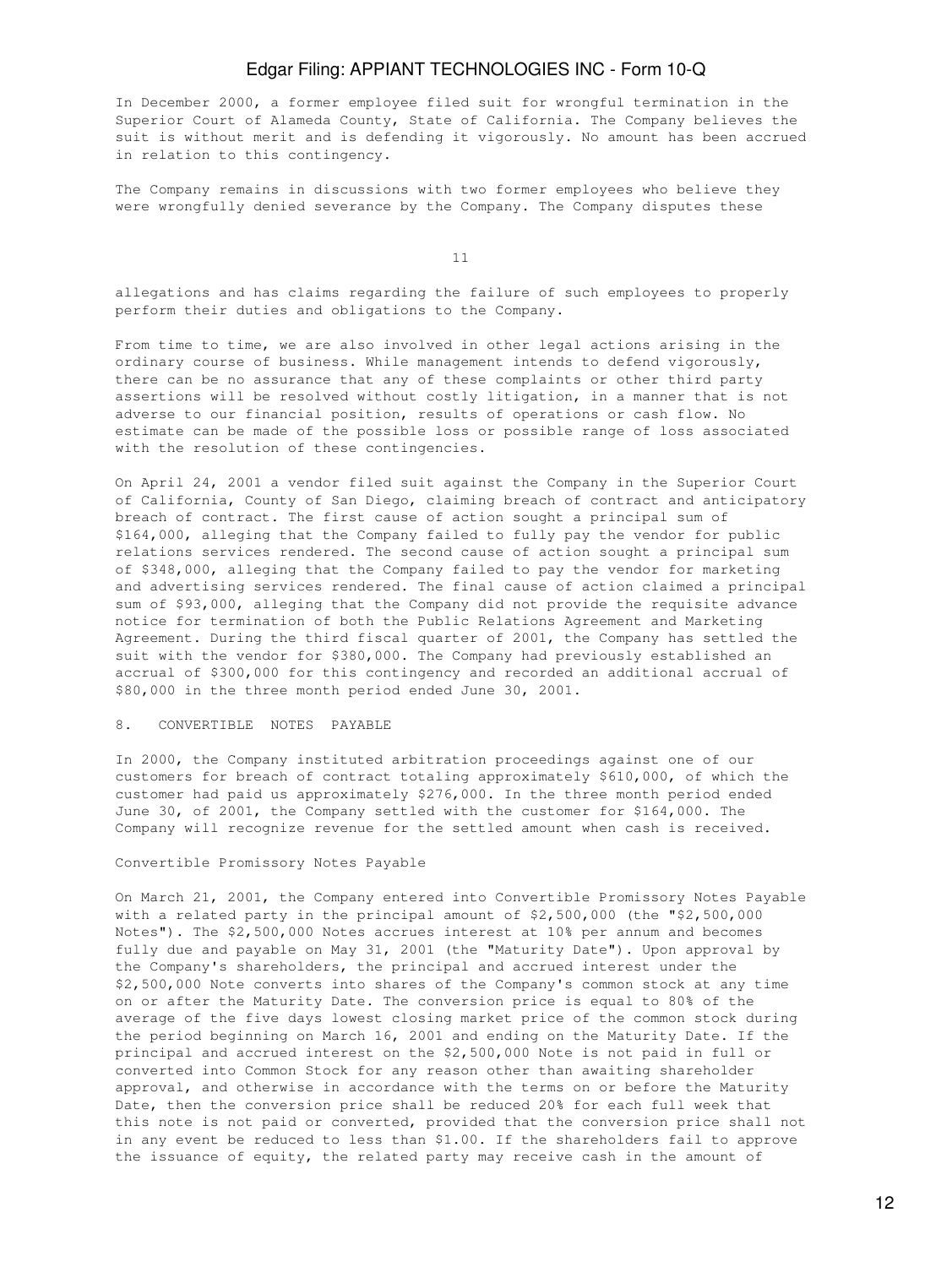\$250,000 in addition to the repayment of the principal and unpaid accrued interest at 25% per annum. The \$2,500,000 Note is past due and was not converted to common stock as of June 30, 2001 as it has to be approved by the Company's shareholders.

In conjunction with the \$2,500,000 Note, the Company issued a warrant to purchase 462,963 shares of its common stock at an exercise price of \$2.70 per share with a term of 7 years (See Note 10). The warrants were valued using the Black-Scholes option pricing model and the following assumptions: contractual term of seven years, a risk free interest rate of 5.80%, a dividend yield of 0% and volatility of 141%. The allocation of note proceeds to the fair value of the warrant of \$950,000 was recorded as a discount on the \$2,500,000 Note and recorded as additional paid in capital. The discount on the \$2,500,000 Notes was amortized over the note maturity period and, as a result, \$147,000 was recorded as non-cash interest expense in the three month period ended March 31, 2001 and the remaining \$803,000 was recorded as non-cash interest expense in the three months ended June 30, 2001.

As a result of the beneficial conversion feature described above for the \$2,500,000 Note, the Company recorded a charge to additional paid in capital of \$1,274,000, which was recorded as a discount on the note payable. The discount on the note payable is amortized over its maturity period and, as a result, \$197,000 was recorded as non-cash interest expense in the three month period

12

ended March 31, 2001 and the remaining \$1,077,000 was recorded as non-cash interest expense in the three months June 30, 2001 (See Note 10).

In addition, the Company issued 1,500,000 additional warrants to the same related party to purchase shares of the Company's common stock at an exercise price of \$2.70 per share due to the failure of the Company's completion of an equity investment of at least \$6 million on or before May 31, 2001. The warrants were valued using the Black-Scholes option pricing model and the following assumptions: contractual term of 7 years, a risk free interest rate of 4.775%, a dividend yield of 0% and volatility of 147%. The fair value of \$3,799,000 was recorded non-cash interest expense in the three months ended June 30, 2001.

On May 31, 2001, the Company entered into Convertible Promissory Notes Payable with two related parties, the Company's Chief Executive Officer and the Vice President of Sales, in the principal amount of \$100,000 each (the \$200,000 Notes"). The \$200,000 Notes accrue interest at 14% per annum and became fully due and payable on June 21, 2001 ("maturity date"). The \$200,000 Notes were also convertible on the maturity date into shares of the Company's common stock at 90% of the conversion price applicable to any security received in any interim financing subsequent to the date of the notes. If no interim financing was obtained on or before the maturity date, the \$200,000 Notes were convertible into shares of the Company's common stock at 90% of the closing price on the trading day immediately preceding the maturity date.

In addition, the Company issued warrants to the same related party's to purchase 20,000 shares each of the Company's common stock at an exercise price of \$1.57 per share (See Note 10). The Black-Scholes option pricing model was used to value the warrants and the following assumptions: contractual term of 5 years, a risk free interest rate of 4.625%, a dividend yield of 0% and volatility of 147%. The allocation of the \$200,000 Note proceeds to the fair value of the warrants of \$44,000 was recorded as a discount on the notes payable and recorded as additional paid-in capital. The discount on the notes payable was amortized over the note maturity period and, as a result, \$44,000 was recorded as non-cash interest expense in the three months ended June 30, 2001.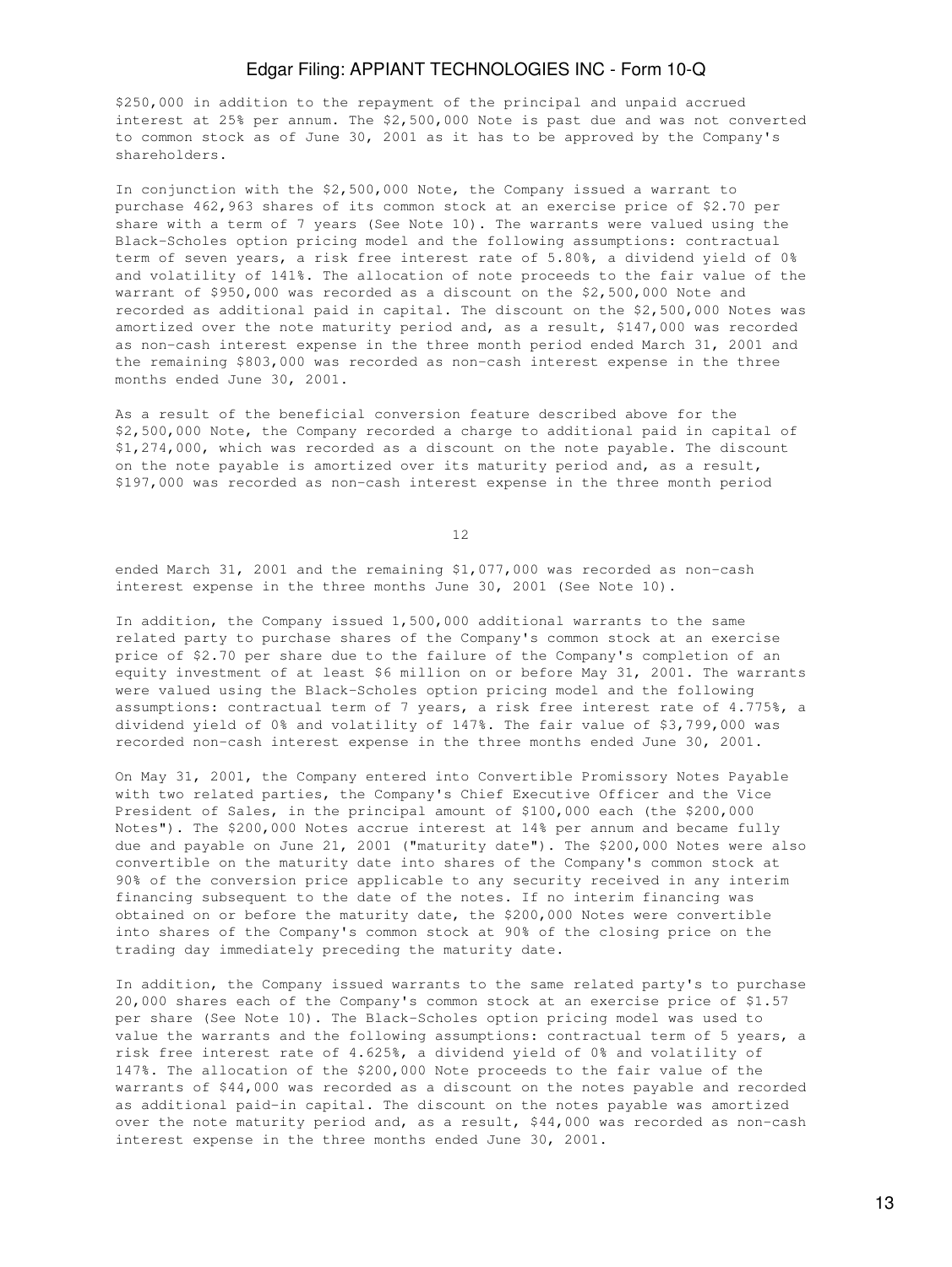As a result of the beneficial conversion feature described above for the \$200,000 Notes, the Company recorded a charge to additional paid-in capital of \$67,000, which was recorded as a discount on the notes payable. The discount was amortized over the maturity period and, as a result, the Company recorded non-cash deemed interest expense of \$67,000 in the three month period ended June 30, 2001. The Chief Executive Officer's note was repaid in full on June 21, 2001. The Vice President of Sales' note has not been converted into common stock and remained outstanding at June 30, 2001.

On May 31, 2001, the Company also entered into Convertible Promissory Notes Payable with the same terms as the \$200,000 Notes, with a related party in the principal amount of \$150,000 and a non-related party in the principal amount of \$250,000 (the "\$400,000 Notes"). These \$400,000 Notes were rolled into the convertible debentures payable issued on June 8, 2001 (the "June 8, 2001 Debentures").

In addition, the Company issued warrants to purchase 30,000 and 50,000, respectively, shares of the Company's common stock at an exercise price of \$1.57 per share (See Note 10). The Black-Scholes option pricing model was used to value the warrants and the following assumptions: contractual term of 5 years, a

13

risk free interest rate of 4.625%, a dividend yield of 0% and volatility of 147%. The allocation of the \$400,000 Note proceeds to the fair value of the warrants of \$88,000 was recorded as a discount on the notes payable and recorded as additional paid-in capital. The discount on the notes payable was fully amortized and, as a result, \$88,000 was recorded as non-cash interest expense in the three month period ended June 30, 2001.

As a result of the beneficial conversion feature described above, the Company recorded a charge to additional paid-in capital of \$133,000, which was recorded as a discount on the \$400,000 Notes. The discount on the \$400,000 Notes payable was amortized to the note extinguishment date and, as a result, \$51,000 was recorded as non-cash interest expense in the three months ended June 30, 2001. On the extinguishment date, the Company calculated the intrinsic value of the beneficial conversion feature of \$44,000, reversed the beneficial conversion charge previously recorded and recorded additional non-cash interest expense of \$39,000.

June 8, 2001 Convertible Debentures Payable

On June 8, 2001, the Company entered into a Convertible Debentures purchase agreement with certain investors in the aggregate principal amount of \$2,400,000. The investors were obtained through a strategic partnering agreement. The June 8, 2001 Debentures accrue interest at 8% per annum, payable in common stock at the time of conversion. The conversion price is equal to lower of 110% of the average of any three closing bid prices selected by the investor during the 15 trading days prior to conversion or \$2.44.

In connection with the June 8, 2001 Debentures, the Company issued warrants to purchase 1,081,000 shares of the Company's common stock at an exercise price of \$2.89 per share (See Note 10). The Black-Scholes option pricing model was used to value the warrants and the following assumptions: contractual term of 5 years, a risk free interest rate of 4.625%, a dividend yield of 0% and volatility of 147%. The allocation of the June 8, 2001 Debenture proceeds to the fair value of the warrants of \$1,282,000 was recorded as a discount on the Debenture and recorded as a warrant liability due to the Company's requirement to register the common stock. The common stock issuable pursuant to the conversion and exercise of the Debenture and warrant respectively must be registered within 30 days after the closing date of the next round of financing.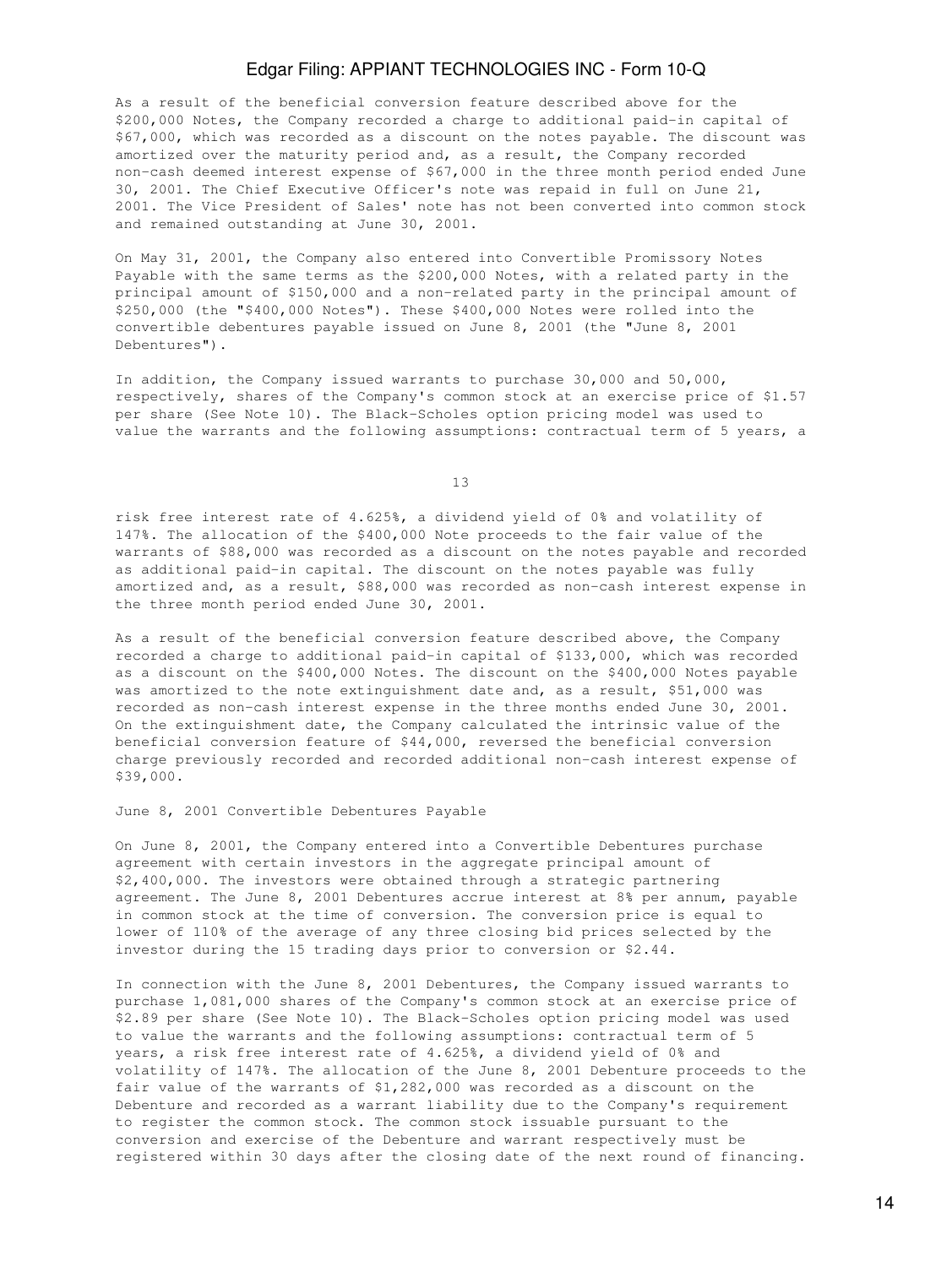The discount on the Debentures is amortized over the note maturity period and, as a result, \$39,000 was recorded as non-cash interest expense in the three month period ended June 30, 2001. In addition, due to the registration requirement the warrants need to be remeasured to their estimated value each reporting period until they are registered. As a result, the Company has recorded \$1,120,000 of non-cash deemed interest expense during the three months ended June 30, 2001. The warrants were remeasured at June 30, 2001 using the Black-Scholes option pricing model using the following assumptions: contractual term of 5 years, a risk-free interest rate of 4.63%, a dividend yield of 0% and volatility of 147%. The liability related to the warrants total \$2,402,000 at June 30, 2001.

As a result of the beneficial conversion feature described above for the June 8, 2001 Debentures, the Company recorded a charge to additional paid-in capital of \$1,118,000, which was recorded as a discount on the notes payable. The discount on the notes payable is amortized over the note maturity period and, as a result, \$34,000 was recorded as non-cash interest expense in the three month period ended June 30, 2001.

14

At any time until August 30, 2001, if the Company raises at least \$25 million, the Company shall have the right to redeem all outstanding debentures at a price equal to 115% of par plus accrued dividends. If the debentures are redeemed, the investor shall retain 60% of all issued warrants. Within 30 days after the closing date of the interim financing, the Company is required to file a registration statement for resale of all common stock issuable pursuant to the funding.

The Company issued warrants to purchase 200,000 shares of the Company's common stock to its strategic partner for finding investors for the June 8, 2001 Debentures at an exercise price of \$1.60 per share (See Note 10). The Black-Scholes option pricing model was used to value the warrants and the following assumptions: contractual term of 5 years, a risk free interest rate of 4.63%, a dividend yield of 0% and volatility of 147%. The fair value of \$546,000 was accounted for as a convertible debentures issuance costs and recorded as a deferred charge. The issuance cost is amortized over the note maturity period and, as a result, \$17,000 was recorded as a non-cash interest expense in the three month period ended June 30, 2001.

#### 9. REDEEMABLE CONVERTIBLE PREFERRED STOCK

In October 2000, the Company sold 87,620 shares of Series B Preferred Stock to domestic "accredited investors" for aggregate gross proceeds of \$8,762,000, including \$3.5 million received in advance. In connection with this issuance, the Company also issued to its investment bankers a fully exercisable warrant to acquire 75,000 shares of its Common Stock at an exercise price of \$13.50 per share and paid a placement fee of 10% of the proceeds, 35% in cash and 65% paid in common stock issued in the second quarter of 2001. Holders of the Series B Preferred Stock are entitled to a non-cumulative 5% per annum dividend, payable quarterly in arrears, when, if and as declared by the Company's Board of Directors, which may be paid in cash or shares of the Company's Common Stock, in the Company's sole discretion. Each share of Series B Preferred Stock is immediately convertible into shares of our Common Stock at the lesser of (i) \$13.50 per share or (ii) 90% of the average closing bid prices for the 10 trading days immediately preceding the date of conversion, provided, that such conversion price shall not be less than \$10.00. At any time after the third anniversary of the Closing, the Company may require the holders of the Series B Preferred Stock to convert.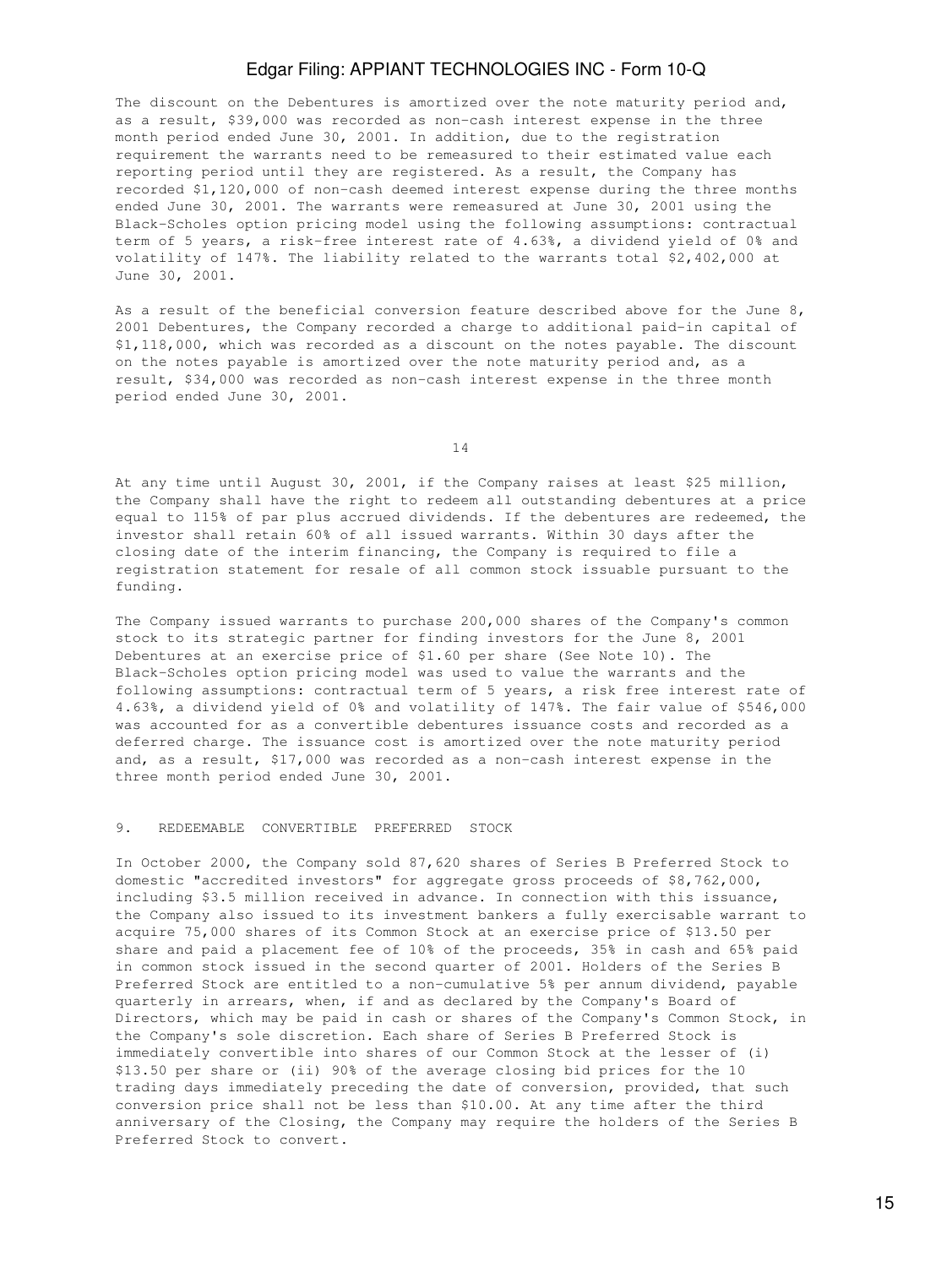Upon voluntary or involuntary liquidation, dissolution or winding up of the Company, the investors will be entitled to receive, on a pari passu basis with holders of other shares of Preferred Stock, if any, an amount equal to such investors investment in the Offering and any declared but unpaid dividends. As a result, the net proceeds from the sale of the Series B Preferred Stock has been classified outside of stockholders' equity.

As a result of the beneficial conversion feature described above, the Company recorded a deemed dividend of \$7,626,000 during the three months ended December 31, 2000. In addition, the Company estimated the value of the warrant at \$1,107,000 issued to its investment bankers using the Black-Scholes option pricing model with the assumptions that follow: expected volatility of 135%, weighted average risk free interest rate of 5.8%, term of 1 year, and no expected dividend. The Company recorded this warrant as a cost of financing.

15

As of June 30, 2001, 83,120 preferred shares have been converted into 831,200 shares of the Company's common stock and 4,500 preferred shares remain outstanding.

#### 10. STOCKHOLDERS' EQUITY

#### WARRANTS

On November 15, 2000, the Company adjusted the exercise price of warrants to purchase 120,000 shares of its common stock from \$20.82 to 13.50 to obtain a waiver allowing us to issue Series B preferred stock to other investors, as well as engage in other financing transactions. The warrants were originally issued in conjunction with a stock purchase agreement (See "Stock Purchase Agreement"). The modification to the warrants was valued using the Black-Scholes option pricing model and the following assumptions: term of 2.54 years, a risk free interest rate of 6.2%, a dividend of 0% and a volatility of 135%. The fair value of the warrant of \$1,847,000 was accounted for as a cost of the Series B preferred stock financing.

On November 28, 2000, the Company issued a warrant to purchase 30,000 shares to a professional services firm in consideration for certain services rendered to us at an exercise price of \$8.34 per share. The warrants are immediately exercisable and expire in November 2005. The warrants were valued using the Black-Scholes option pricing model and the following assumptions: contractual term of five years, a risk free interest rate of 5.08%, a dividend yield of 0% and volatility of 135%. The fair value of \$413,000 was expensed during the three months ended December 31, 2000.

On March 21, 2001, the Company issued a warrant, subject to adjustments pursuant to the terms of the Warrant, to purchase 462,963 shares of its common stock with an exercise price of \$2.70 per share to a related party in conjunction with a Convertible Promissory Note (See Note 8). The warrant is immediately exercisable and expires in 7 years. As of May 31, 2001, the Company had not completed an equity investment in the Company in the aggregate principal amount of at least \$6 million, and the Company had not prepaid the note payable and accrued interest in cash or common shares. As a result, the Company issued an additional warrant on May 31, 2001 to purchase 1,500,000 shares of Common Stock with an exercise price of \$2.70. The warrant is immediately exercisable and expires in 7 years.

On April 9, 2001, the Company issued a warrant to purchase 200,000 shares of its common stock with an exercise price of \$2.00 to a customer in connection with a Master Service Agreement. The warrant is immediately exercisable and expires in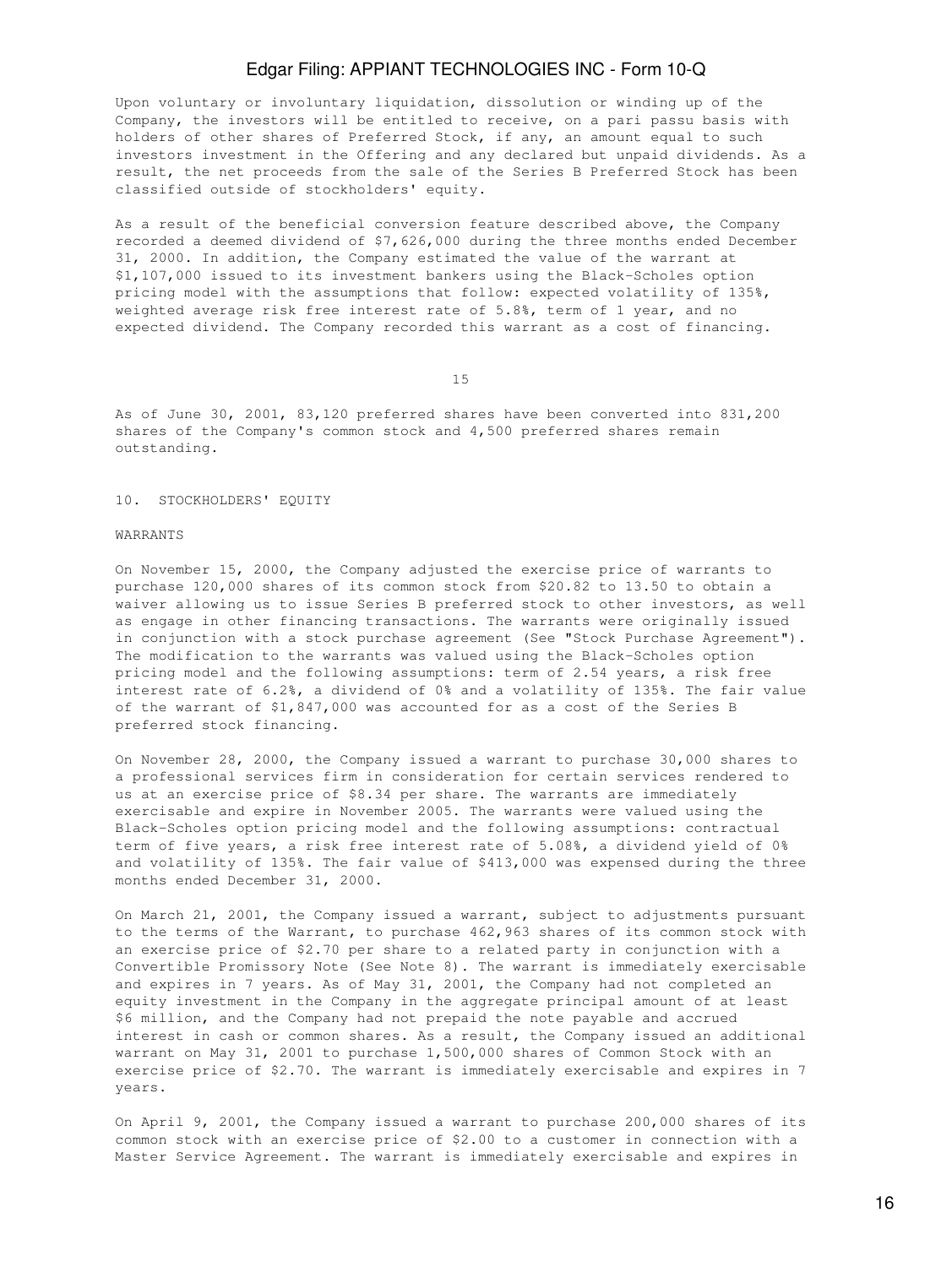5 years. The warrants were valued using the Black-Scholes option pricing model and the following assumptions: contractual term of 5 years, a risk free interest rate of 4.625%, a dividend yield of 0% and volatility of 147%. The fair value of \$449,000 was accounted for as a deferred cost of sales and recorded as an "other asset." The deferred cost of sales is amortized over the Master Service Agreement term and, as a result, \$34,000 was recorded as non-cash cost of sales in the three months ended June 30, 2001.

On May 31, 2001, the Company issued warrants to purchase 120,000 shares of its common stock with an exercise price of \$1.57 per share to certain investors in conjunction with the \$200,000 Notes and \$400,000 Notes (See Note 8). The warrants are exercisable immediately and expire in 5 years.

16

On June 8, 2001, the Company issued warrants to purchase 1,081,000 shares of its common stock with an exercise price of \$2.89 per share to certain investors in conjunction with June 8, 2001 Debentures (See Note 8). The warrants are exercisable immediately and expire in 5 years.

On June 8, 2001, the Company issued warrants to purchase 200,000 shares of its common stock to its strategic partner at an exercise price of \$1.60 (See Note 8). The warrants are immediately exercisable and expire in 5 years.

#### COMMON STOCK

On May 23, 2001, the Company acquired all of the outstanding stock of Quaartz Inc. and issued 1,500,00 shares of its common stock with an estimated value of \$8.3 million to former Quaartz shareholders (See Note 12).

#### STOCK PURCHASE AGREEMENT

In fiscal year 2000 the Company entered into a common stock purchase agreement (the "equity line agreement"), dated May 24, 2000 and amended as of June 30, 2000 with an investment corporation under which the Company may require the investment corporation to purchase up to \$50 million of its common stock. Under the terms of the equity line agreement, the Company is under no obligation to sell its common stock to the investment corporation. However, the Company may make up to a maximum of twelve requests for the purchase of its common stock with no single purchase exceeding \$4 million unless otherwise agreed to by the investment corporation. In addition, the equity line agreement does not require the investment corporation to purchase the Company's common stock if it would result in the investment corporation owning more than 9.9% of the Company's outstanding common stock. The purchase price of the common stock is 92% of the volume weighted average price per share of the Company's common stock over the eighteen-day period prior to the date the Company requests the investment corporation to purchase its common stock. In addition, the investment corporation will receive a 2% placement fee and an escrow agent fee from the proceeds due to the Company. In conjunction with the stock purchase agreement, the Company issued a warrant to purchase 120,000 shares of its common stock. The warrant exercise price was subsequently adjusted to \$13.50 per share on November 15, 2000 in exchange for securing a waiver from the investment corporation allowing us to issue Series B preferred stock to other investors, as well as engage in other financing transactions (see "Warrants" above). The Black-Scholes option pricing model was used to value the warrants and the following assumptions: contractual term of 3 years, a risk free interest rate of 5,8%, a dividend yield of 0% and a volatility of 135%. The fair value of \$2,144,000 was accounted for as a non-current asset. As and when stock is purchased under the equity line agreement, the costs will be reclassified from "Other assets" to "Additional paid in capital", on a dollar for dollar basis with the amount of proceeds received from the sale of common stock.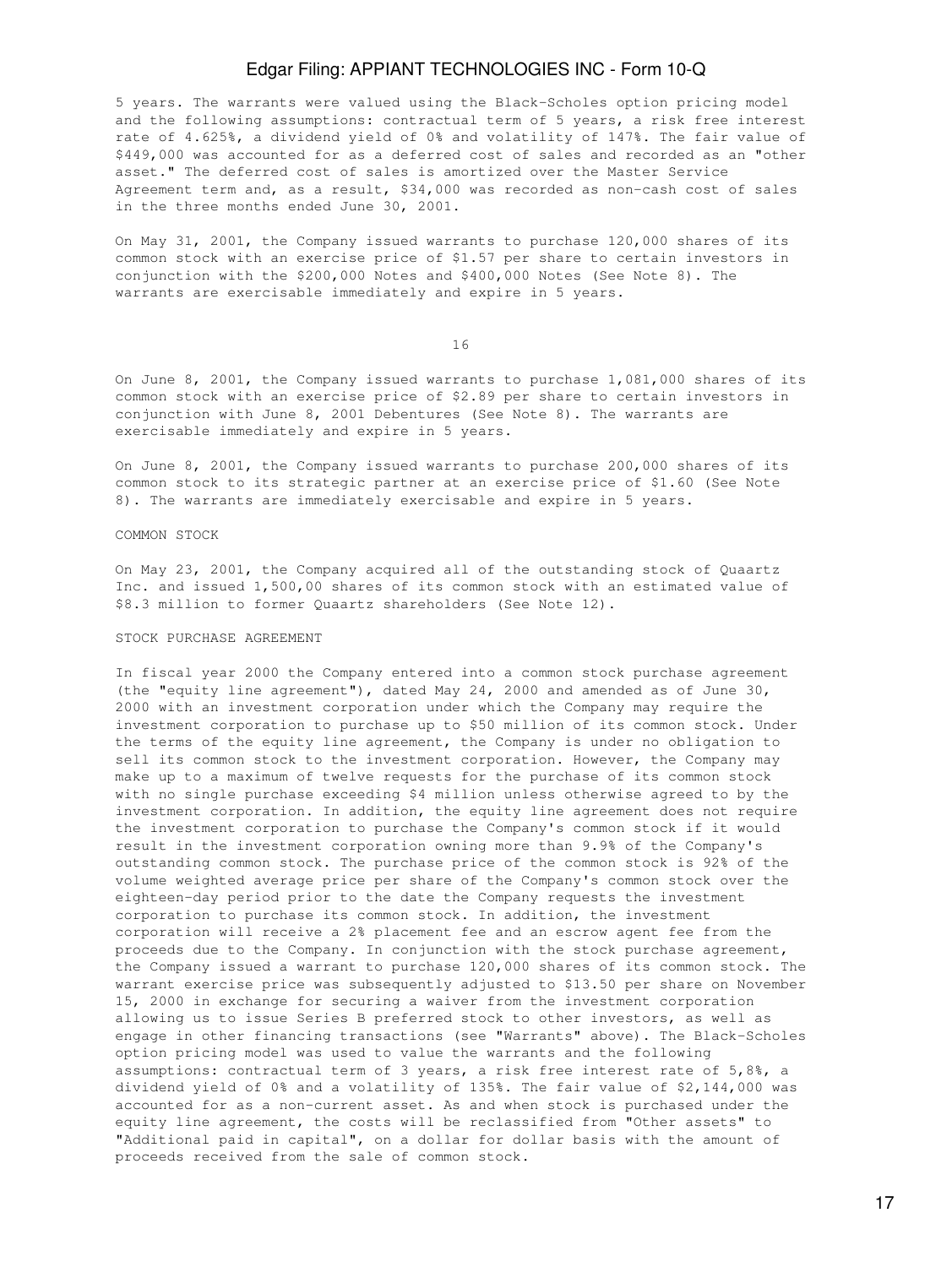During the second quarter, the Company requested that the investment corporation purchase \$1.745 million of stock under the equity line agreement. Accordingly, the Company received net proceeds of \$1.745 million under the equity line and, accordingly, reclassified \$1.745 million from "Other Non-Current Assets" to "Additional paid-in capital" upon receipt of the proceeds and issuance of the stock. If at termination of the agreement the proceeds received from the sale of common stock are less than the costs associated with this agreement, then the residual costs remaining in "Other Assets" will be charged to expense.

17

### 11. SEGMENT REPORTING

The Company defines operating segments as components of an enterprise about which separate financial information is available that is evaluated regularly by the chief operating decision maker, or decision making group, in deciding how to allocate resources and in assessing performance. The operating segments disclosed are managed separately, and each represents a strategic business unit that offers different products and serves different markets.

The Company's reportable operating segments include APPIANT NA, Infotel, and other, which includes corporate operations. APPIANT NA, includes the Company's enterprise operations, Triad and NHAN SWG. APPIANT NA enterprise operations include systems integration and distribution of voice processing and multimedia messaging equipment, technical support and ongoing maintenance. Triad, which provides profile selling services to corporate and credit union clients, has been classified as part of APPIANT NA for internal reporting purposes rather than as a separate segment. The Company acquired Quaartz on May 23, 2001, an application and service provider primarily involved in software development projects for the Company. The results of Quaartz have been included with those of Appiant NA since the date of acquisition. The periods ended June 30, 2000 have been reclassified to conform to the current fiscal year presentation. Triad derives substantially all of its revenue from sales in the U.S. NHAN SWG was formed late in fiscal 1999 to design, develop, market and sell the inUnison(TM) portal services. NHAN SWG did not generate revenue in 2001 or 2000. The following table presents APPIANT NA's net revenue by country and is attributed to countries based on location of the customer:

|                                                                             | For the three months ended For the nine months ended<br>June 30, |         |  | June 30, |  |                                                      |  |      |
|-----------------------------------------------------------------------------|------------------------------------------------------------------|---------|--|----------|--|------------------------------------------------------|--|------|
|                                                                             |                                                                  | 2001    |  | 2000     |  | 2001                                                 |  | 2000 |
| United States \$ 1,964,000 \$ 1,825,000 \$ 4,673,000 \$ 12,606,000<br>India |                                                                  | 567,000 |  |          |  | 3,038,000                                            |  |      |
|                                                                             |                                                                  |         |  |          |  | $$2,531,000$ $$1,825,000$ $$7,711,000$ $$12,606,000$ |  |      |

Infotel is a distributor and integrator of telecommunications and other electronics products operating in Singapore and provides radar system integration, turnkey project management, networking and test instrumentation services. Infotel derives substantially all of its revenue from sales in Singapore. There are no intersegment revenues.

The accounting policies of the operating segments are the same as those described in the summary of significant accounting policies in the Company's Annual Report on Form 10-KSB for our fiscal year ended September 30, 2000.